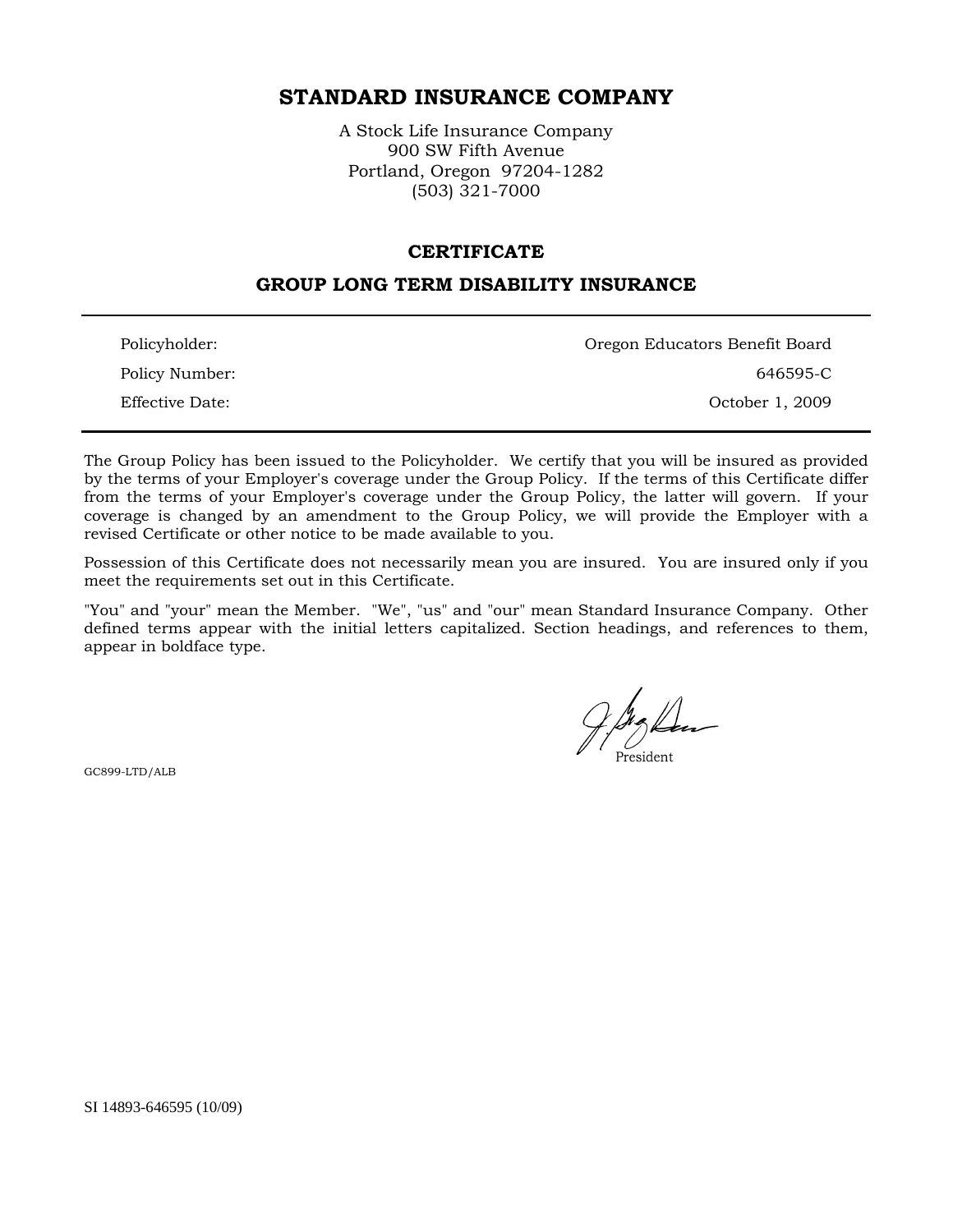# **Table of Contents**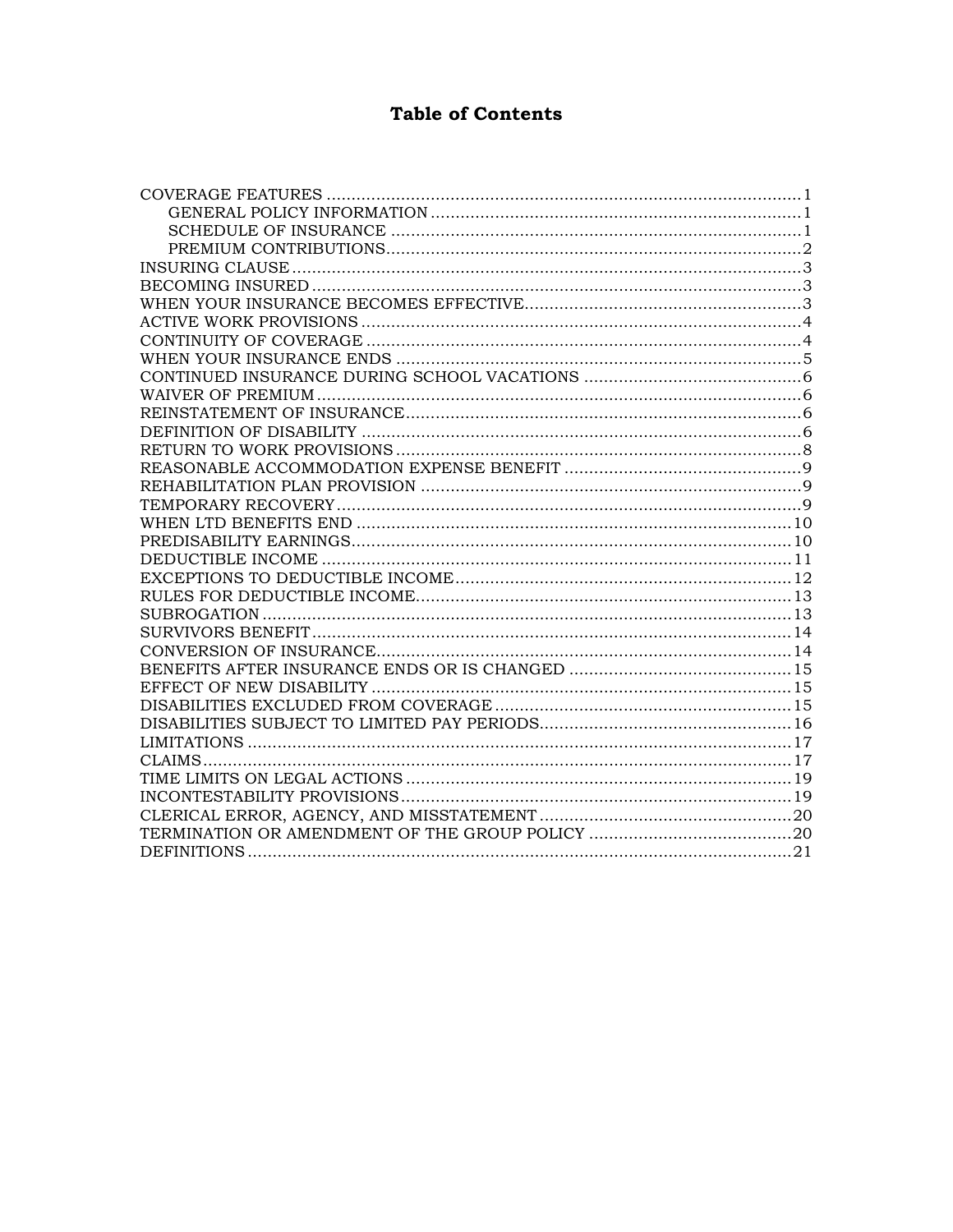## **Index of Defined Terms**

Active Work, Actively At Work, 4 Allowable Periods, 9 Annual Enrollment Period, 1 Any Occupation, 7 Any Occupation Period, 2

Benefit Waiting Period, 2, 21

Contract, 21 CPI-W, 21

Deductible Income, 11 Disabled, 6 Donated Amounts, 11

Eligibility Waiting Period, 1 Employer(s), 1 Evidence Of Insurability, 4

Group Policy, 21 Group Policy Effective Date, 1 Group Policy Number, 1

Hospital, 16

Indexed Predisability Earnings, 21 Injury, 21

LTD Benefit, 2, 21

Mandatory, 21 Material Duties, 7 Maximum Benefit Period, 2, 21 Maximum LTD Benefit, 2 Member, 1, 3

Mental Disorder, 16 Minimum LTD Benefit, 2

OEBB, 1 Own Occupation, 7 Own Occupation Period, 2

Partially Disabled, 7 Physical Disease, 21 Physician, 21 Policyholder, 1 Predisability Earnings, 10 Preexisting Condition, 15 Pregnancy, 21 Prior Plan, 21

Qualified Status Change, 1

Reasonable Accommodation Expense Benefit, 9 Rehabilitation Plan, 9

Severance Pay, 11 Social Security Normal Retirement Age (SSNRA), 2 Spouse, 21 Substance Abuse, 16 Survivors Benefit, 14

Temporary Recovery, 9

Voluntary, 21

War, 15 Work Earnings, 8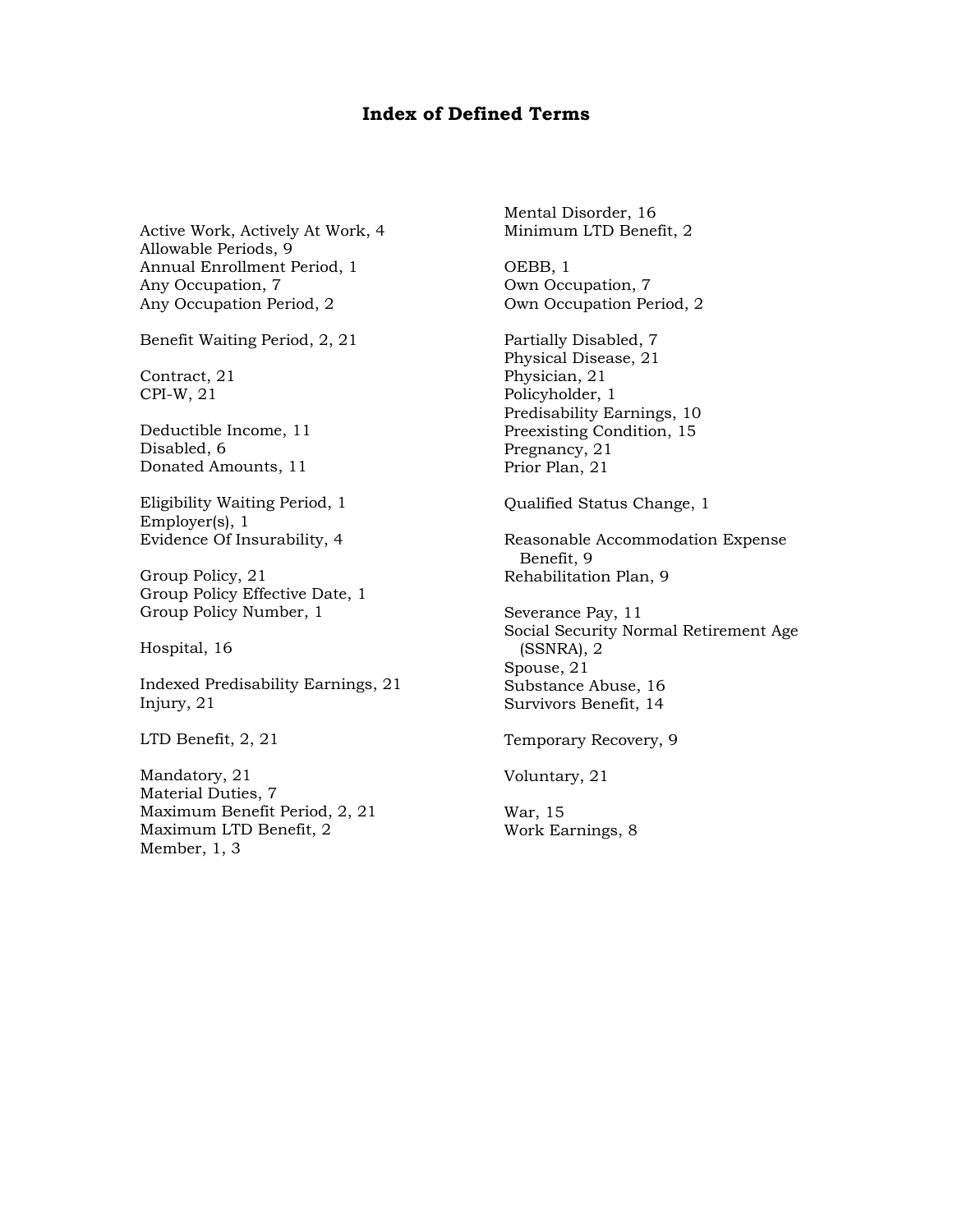### **COVERAGE FEATURES**

This section contains many of the features of your long term disability (LTD) insurance. Other provisions, including exclusions, limitations, and Deductible Income, appear in other sections. Please refer to the text of each section for full details. The Table of Contents and the Index of Defined Terms help locate sections and definitions.

| <b>GENERAL POLICY INFORMATION</b> |                                                                                                                                                                                                                                                                                                                            |  |
|-----------------------------------|----------------------------------------------------------------------------------------------------------------------------------------------------------------------------------------------------------------------------------------------------------------------------------------------------------------------------|--|
| Group Policy Number:              | 646595-C                                                                                                                                                                                                                                                                                                                   |  |
| Policyholder:                     | Oregon Educators Benefit Board                                                                                                                                                                                                                                                                                             |  |
| $Emplover(s)$ :                   | Educational Entities as defined in Oregon Educators<br>Benefit Board's (OEBB) administrative rules and generally<br>a public school district $(K-12)$ , education service district<br>(ESD), community college or public charter school that<br>participates in OEBB, and elects to participate under the<br>Group Policy. |  |
| Group Policy Effective Date:      | October 1, 2009                                                                                                                                                                                                                                                                                                            |  |
| Policy Issued in:                 | Oregon                                                                                                                                                                                                                                                                                                                     |  |

Member means:

- 1. An Active Eligible Employee of the Employer, as defined in Oregon Administrative Rules (OAR) 111-010-0015; and
- 2. Actively At Work (for purposes of the Member definition, Actively At Work will include regularly scheduled days off, holidays, or vacation days, so long as the person is capable of Active Work on those days).

Member does not include a full-time member of the armed forces of any country.

## SCHEDULE OF INSURANCE

Eligibility Waiting Period: You are eligible on the latest of (a) the Group Policy Effective Date, (b) the date your Employer begins participating under the Group Policy, and (c) the date you become eligible for insurance under the Group Policy under the terms of OEBB's administrative rules, under a separate OEBB rule, under a collective bargaining agreement, or under a documented district policy in effect on January 31, 2008.

Eligibility Waiting Period means the period you must be a Member before you become eligible for insurance.

Note: You may apply for Voluntary coverage only (a) within 31 days after becoming eligible, (b) during an Annual Enrollment Period, and (c) at a Qualified Status Change, as provided under OAR 111-040- 0400. Coverage may be subject to approval of Evidence Of Insurability, as described in **When Your Insurance Becomes Effective**.

Annual Enrollment Period means the period designated each year by the Policyholder when you may change insurance elections.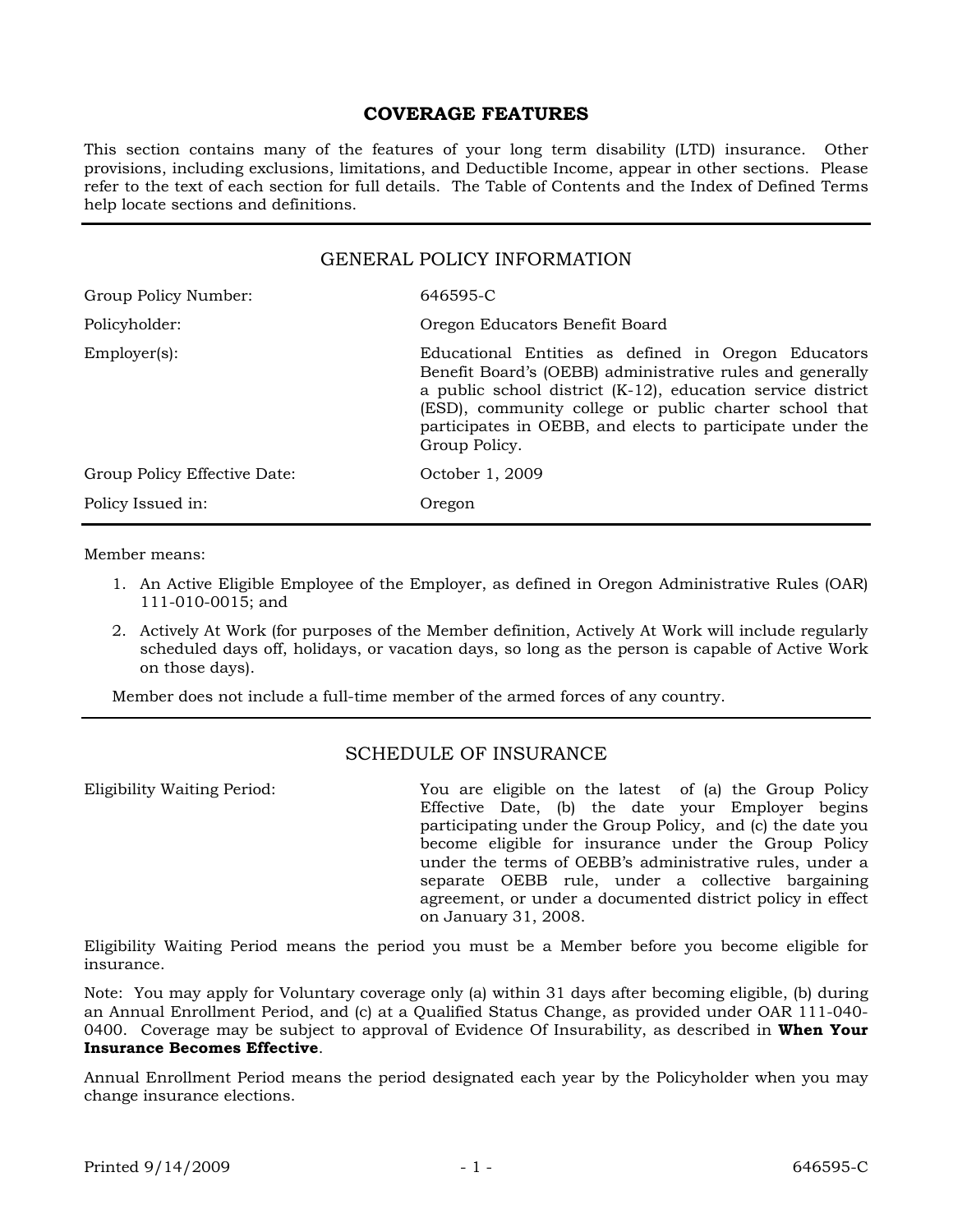| Own Occupation Period:                                                                            | The first 24 months for which LTD Benefits are paid.                                             |  |
|---------------------------------------------------------------------------------------------------|--------------------------------------------------------------------------------------------------|--|
| Any Occupation Period:                                                                            | From the end of the Own Occupation Period to the end of<br>the Maximum Benefit Period.           |  |
| The Employer elects one of the following LTD Benefits for each of its employee groups:            |                                                                                                  |  |
| LTD Benefit:                                                                                      | 50% of the first \$16,000 of your Predisability Earnings,<br>reduced by Deductible Income.       |  |
|                                                                                                   | 60% of the first \$13,333 of your Predisability Earnings,<br>reduced by Deductible Income.       |  |
|                                                                                                   | 66 2/3% of the first \$12,000 of your Predisability<br>Earnings, reduced by Deductible Income.   |  |
| Maximum LTD Benefit:                                                                              | \$8,000 before reduction by Deductible Income.                                                   |  |
| Minimum LTD Benefit:                                                                              | \$100 or 10% of your LTD Benefit before reduction by<br>Deductible Income, whichever is greater. |  |
| The Employer elects one of the following Benefit Waiting Periods for each of its employee groups: |                                                                                                  |  |
| <b>Benefit Waiting Period:</b>                                                                    | 60 days<br>90 days                                                                               |  |
| Maximum Benefit Period:                                                                           | Determined by your age when Disability begins, as follows:                                       |  |
| Age                                                                                               | Maximum Benefit Period                                                                           |  |
|                                                                                                   | longest.                                                                                         |  |
| Social Security Normal Retirement Age (SSNRA) means your normal retirement age under the Federal  |                                                                                                  |  |

Social Security Act, as amended.

## PREMIUM CONTRIBUTIONS

Insurance is: Mandatory\* or Voluntary, as elected by your Employer

\* The Employer may elect to include the cost of coverage in the Member's gross earnings.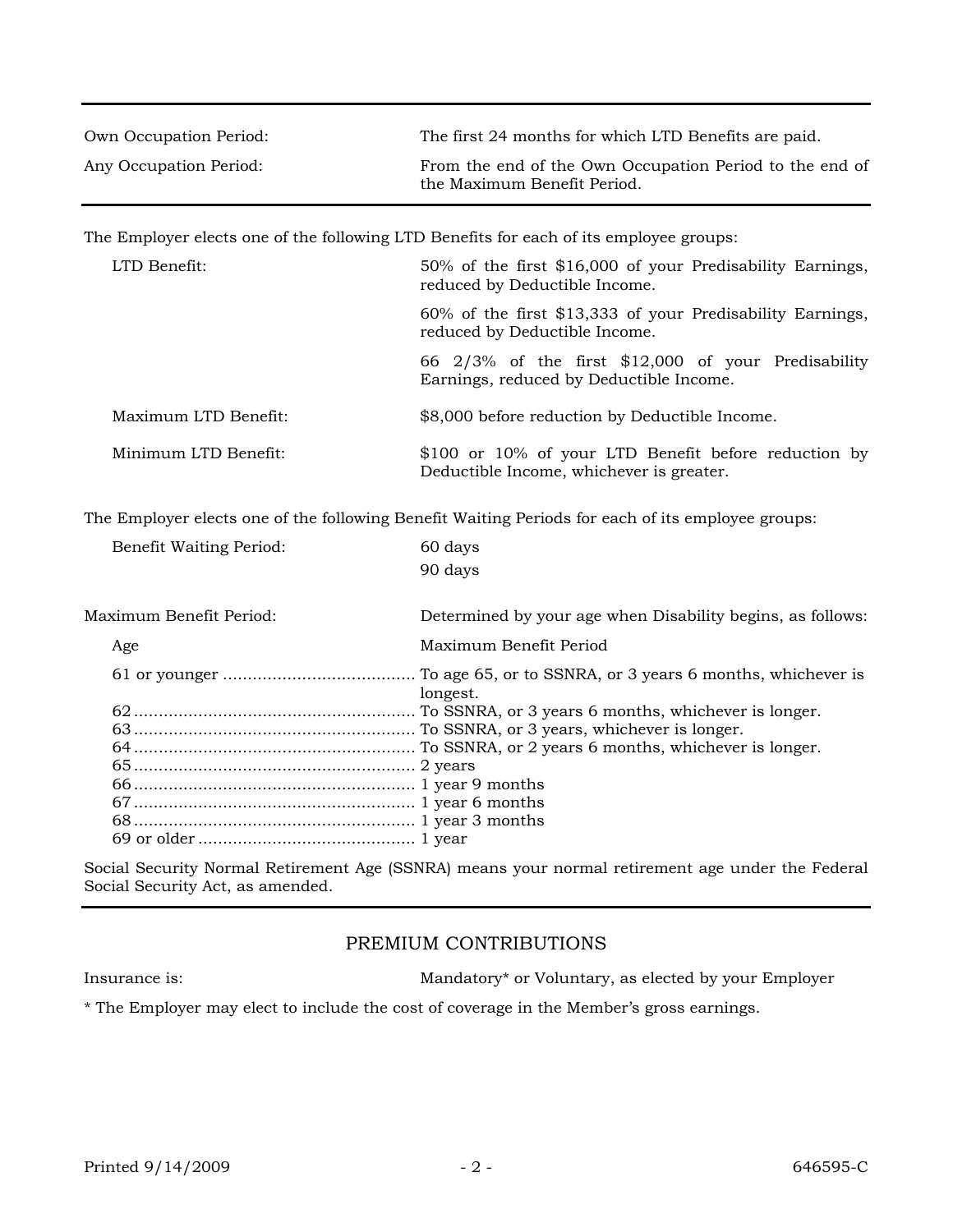### **INSURING CLAUSE**

If you become Disabled while insured under the Group Policy, we will pay LTD Benefits according to the terms of the Group Policy after we receive Proof Of Loss satisfactory to us.

**LT.IC.OT.1**

## **BECOMING INSURED**

To become insured you must be a Member, complete your Eligibility Waiting Period, and meet the requirements in **Active Work Provisions** and **When Your Insurance Becomes Effective**.

You are a Member if you are:

- 1. An Active Eligible Employee of the Employer, as defined in Oregon Administrative Rules (OAR) 111-010-0015; and
- 2. Actively At Work (for purposes of the Member definition, Actively At Work will include regularly scheduled days off, holidays, or vacation days, so long as the person is capable of Active Work on those days).

You are not a Member if you are a full-time member of the armed forces of any country.

Eligibility Waiting Period means the period you must be a Member before you become eligible for insurance. Your Eligibility Waiting Period is shown in the **Coverage Features.**

**(VAR MBR DEF) LT.BI.OT.1X**

### **WHEN YOUR INSURANCE BECOMES EFFECTIVE**

A. When Insurance Becomes Effective

You must apply in writing for Voluntary insurance and agree to pay premiums. If you do not apply within 31 days after becoming eligible, you may only apply during an Annual Enrollment Period or at a Qualified Status Change as provided under OAR 111-040-0400. Subject to the **Active Work Provisions**, your insurance becomes effective as follows:

1. Insurance subject to Evidence Of Insurability

Voluntary Insurance subject to Evidence Of Insurability becomes effective on the later of (a) the date you become eligible, or (b) the following applicable date:

- a. If you apply at a Qualified Status Change as provided under OAR 111-040-0400, the first day of the calendar month following the latest of (a) the date you apply, (b) the date of the Qualified Status Change, and (c) the date we approve your Evidence Of Insurability.
- b. If you apply during an Annual Enrollment Period, the later of (a) the first day of the plan year following the date you apply, and (b) the first day of the calendar month following the date we approve your Evidence Of Insurability.
- 2. Insurance not subject to Evidence Of Insurability

Mandatory Insurance becomes effective on the date you become eligible.

Voluntary Insurance not subject to Evidence Of Insurability becomes effective on the later of (a) the date you become eligible, or (b) the following applicable date:

- a. The first day of the calendar month following the date you apply, if you apply within 31 days after you become eligible.
- b. The first day of the calendar month following the later of (a) the date you apply, or (b) the date of the Qualified Status Change, if you apply at a Qualified Status Change as provided under OAR 111-040-0400.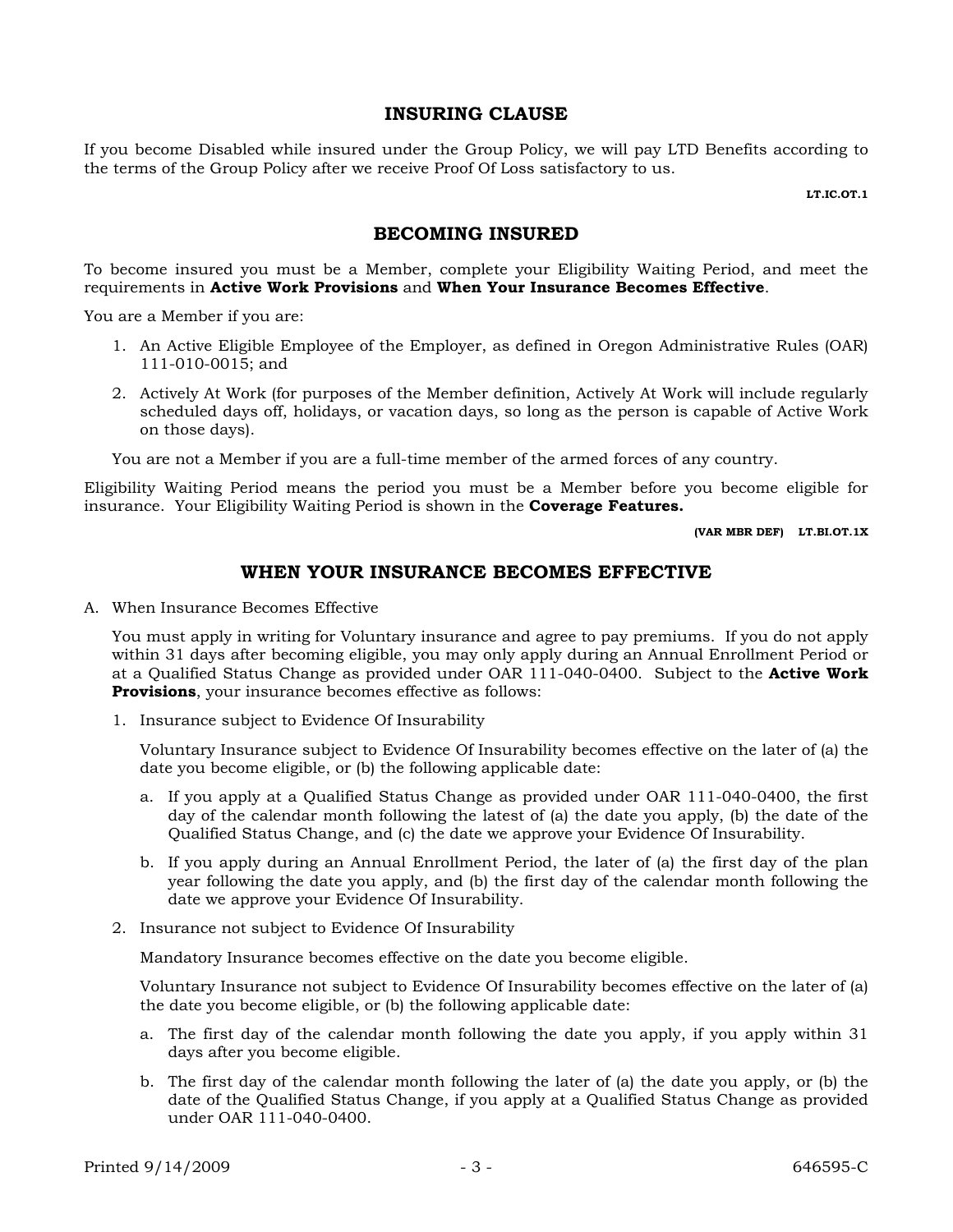- c. The first day of the plan year following the date you apply, if you apply during an Annual Enrollment Period.
- B. Takeover Provision

If you were insured under the Prior Plan on the day before the effective date of your Employer's coverage under the Group Policy, your Eligibility Waiting Period is waived on the effective date of your Employer's coverage under the Group Policy.

C. Evidence Of Insurability Requirement

Evidence Of Insurability satisfactory to us is required:

- a. For late application for Voluntary insurance (you apply more than 31 days after becoming eligible).
- b. For reinstatements if required.

Providing Evidence Of Insurability means you must:

- 1. Complete and sign our medical history statement;
- 2. Sign our form authorizing us to obtain information about your health;
- 3. Undergo a physical examination, if required by us, which may include blood testing; and
- 4. Provide any additional information about your insurability that we may reasonably require.

**(VAR EOI) LT.EF.OT.1X**

## **ACTIVE WORK PROVISIONS**

A. Active Work Requirement

You must be capable of Active Work on the day before the scheduled effective date of your insurance or your insurance will not become effective as scheduled. If you are incapable of Active Work because of Physical Disease, Injury, Pregnancy or Mental Disorder on the day before the scheduled effective date of your insurance, your insurance will not become effective until the day after you complete one full day of Active Work as an eligible Member.

Active Work and Actively At Work mean performing with reasonable continuity the Material Duties of your Own Occupation at your Employer's usual place of business.

B. Changes In Insurance

This Active Work requirement also applies to any increase in your insurance.

**LT.AW.OT.1**

## **CONTINUITY OF COVERAGE**

A. Waiver Of Active Work Requirement

If you were insured under the Prior Plan on the day before the effective date of your Employer's coverage under the Group Policy, you can become insured on the effective date of your Employer's coverage without meeting the Active Work requirement. See **Active Work Provisions**.

The LTD Benefit payable for a period of continuous Disability beginning before you meet the Active Work requirement will be:

- 1. The monthly benefit which would have been payable under the terms of the Prior Plan if it had remained in force; reduced by
- 2. Any benefits payable under the Prior Plan.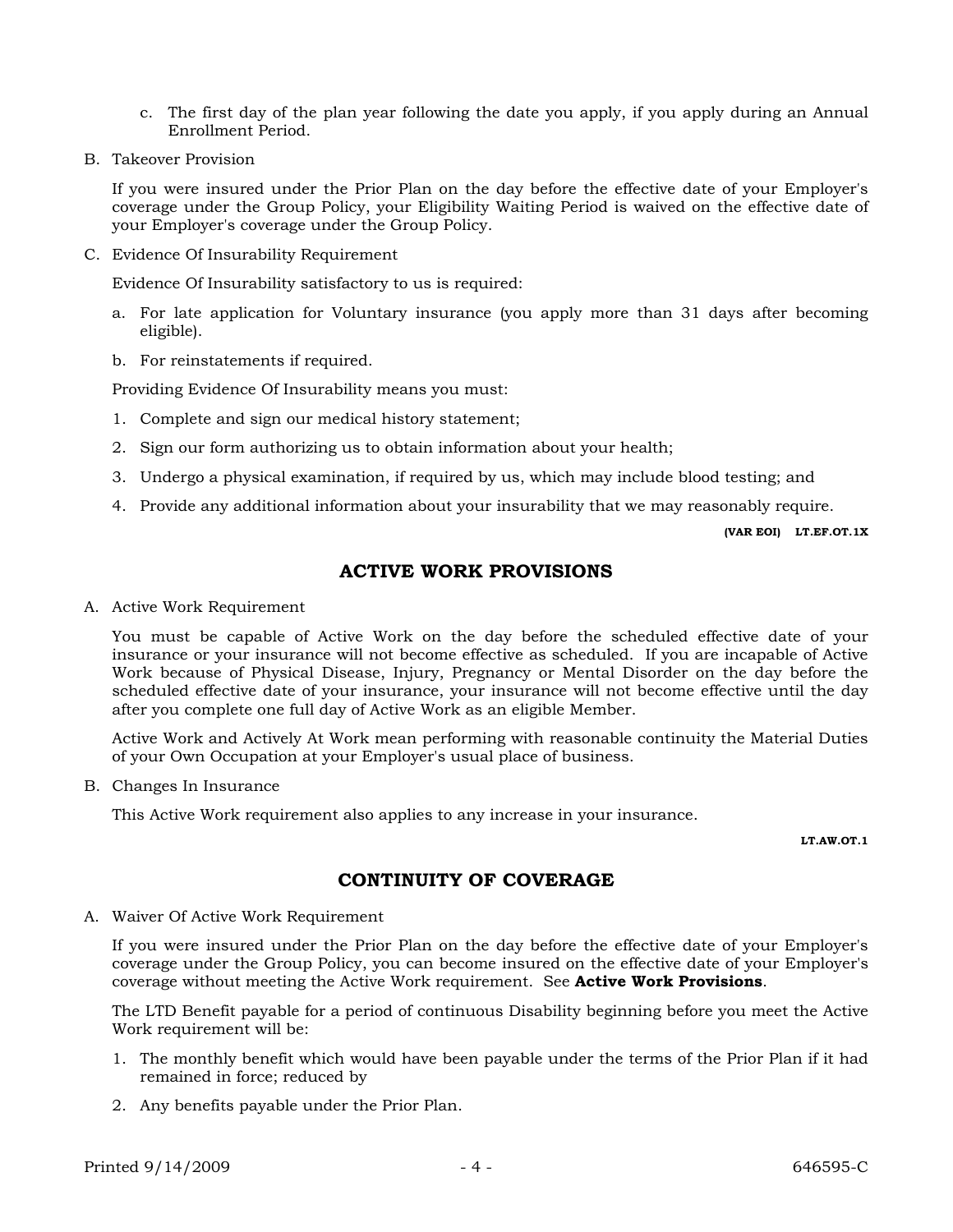There is no Minimum LTD Benefit if there is a reduction by benefits payable under the Prior Plan.

B. Effect Of Preexisting Conditions

If your Disability is subject to the Preexisting Condition Exclusion, LTD Benefits will be payable if:

- 1. You were insured under the Prior Plan on the day before the effective date of your Employer's coverage under the Group Policy;
- 2. You became insured under the Group Policy when your insurance under the Prior Plan ceased;
- 3. You were continuously insured under the Group Policy from the effective date of your insurance under the Group Policy through the date you became Disabled from the Preexisting Condition; and
- 4. Benefits would have been payable under the terms of the Prior Plan if it had remained in force, taking into account the preexisting condition exclusion, if any, of the Prior Plan.

For such a Disability, the amount of your LTD Benefit will be the lesser of:

- a. The monthly benefit that would have been payable under the terms of the Prior Plan if it had remained in force; or
- b. The LTD Benefit payable under the terms of the Group Policy, but without application of the Preexisting Condition Exclusion.

Your LTD Benefits for such a Disability will end on the earlier of the following dates:

- a. The date benefits would have ended under the terms of the Prior Plan if it had remained in force; or
- b. The date LTD Benefits end under the terms of the Group Policy.

**LT2.CC.10** 

## **WHEN YOUR INSURANCE ENDS**

Your insurance ends automatically on the earliest of:

- 1. The date the last period ends for which a premium contribution was made for your insurance.
- 2. The date the Group Policy terminates.
- 3. The date your employment terminates.
- 4. The date your Employer ceases to participate under the Group Policy.
- 5. The date your Employer ceases to make Long Term Disability Insurance available to employees in your classification.
- 6. The date you cease to be a Member. However, your insurance will be continued during the following periods when you are absent from Active Work, unless it ends under any of the above.
	- a. During the first 90 days of a temporary or indefinite administrative or involuntary leave of absence or sick leave, provided your Employer is paying you at least the same Predisability Earnings paid to you immediately before you ceased to be a Member. A period when you are absent from Active Work as part of a severance or other employment termination agreement is not a leave of absence, even if you are receiving the same Predisability Earnings.
	- b. During a leave of absence if continuation of your insurance under the Group Policy is required by a state-mandated family or medical leave act or law.
	- c. During any other temporary leave of absence approved by your Employer in advance and in writing and scheduled to last the period allowed under OEBB's administrative rules, a separate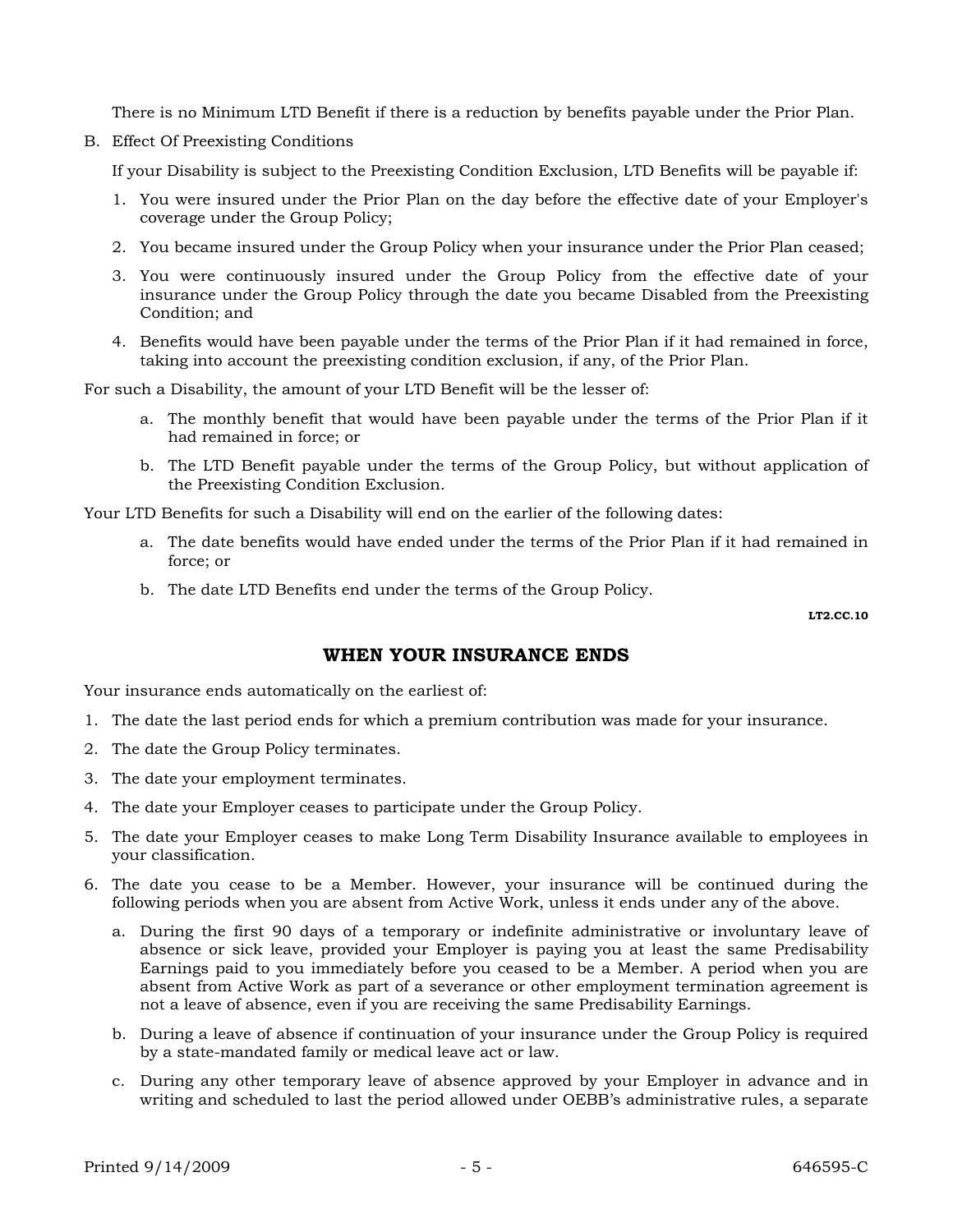OEBB rule, a collective bargaining agreement, or a documented district policy in effect on January 31, 2008. A period of Disability is not a leave of absence.

d. During the Benefit Waiting Period.

**LT.EN.OT.1**

## **CONTINUED INSURANCE DURING SCHOOL VACATIONS**

If you cease to be a Member because of a school break or vacation, your insurance will be continued during that period.

**LT.SV.OT.1**

### **WAIVER OF PREMIUM**

We will waive payment of premium for your insurance while LTD Benefits are payable.

**LT.WP.OT.1**

### **REINSTATEMENT OF INSURANCE**

If your insurance ends, you may become insured again as a new Member. However, the following will apply:

- 1. If you cease to be a Member because of a covered Disability, your insurance will end; however, if you become a Member again immediately after LTD Benefits end, the Eligibility Waiting Period will be waived and, with respect to the condition(s) for which LTD Benefits were payable, the Preexisting Condition Exclusion will be applied as if your insurance had remained in effect during that period of Disability.
- 2. If your insurance ends because you fail to make a required premium contribution, you must provide Evidence Of Insurability to become insured again.
- 3. If your insurance ends because you are on a federal or state-mandated family or medical leave of absence, and you become a Member again immediately following the period allowed, your insurance will be reinstated pursuant to the federal or state-mandated family or medical leave act or law.
- 4. The Preexisting Conditions Exclusion will be applied as if insurance had remained in effect in the following instances:
	- a. If you become insured again within 90 days.
	- b. If required by federal or state-mandated family or medical leave act or law and you become insured again immediately following the period allowed under the family or medical leave act or law.
- 5. In no event will insurance be retroactive.

**LT.RE.OT.1X**

# **DEFINITION OF DISABILITY**

You are Disabled if you meet one of the following definitions during the periods they apply:

- A. Own Occupation Definition Of Disability;
- B. Any Occupation Definition Of Disability; or
- C. Partial Disability Definition.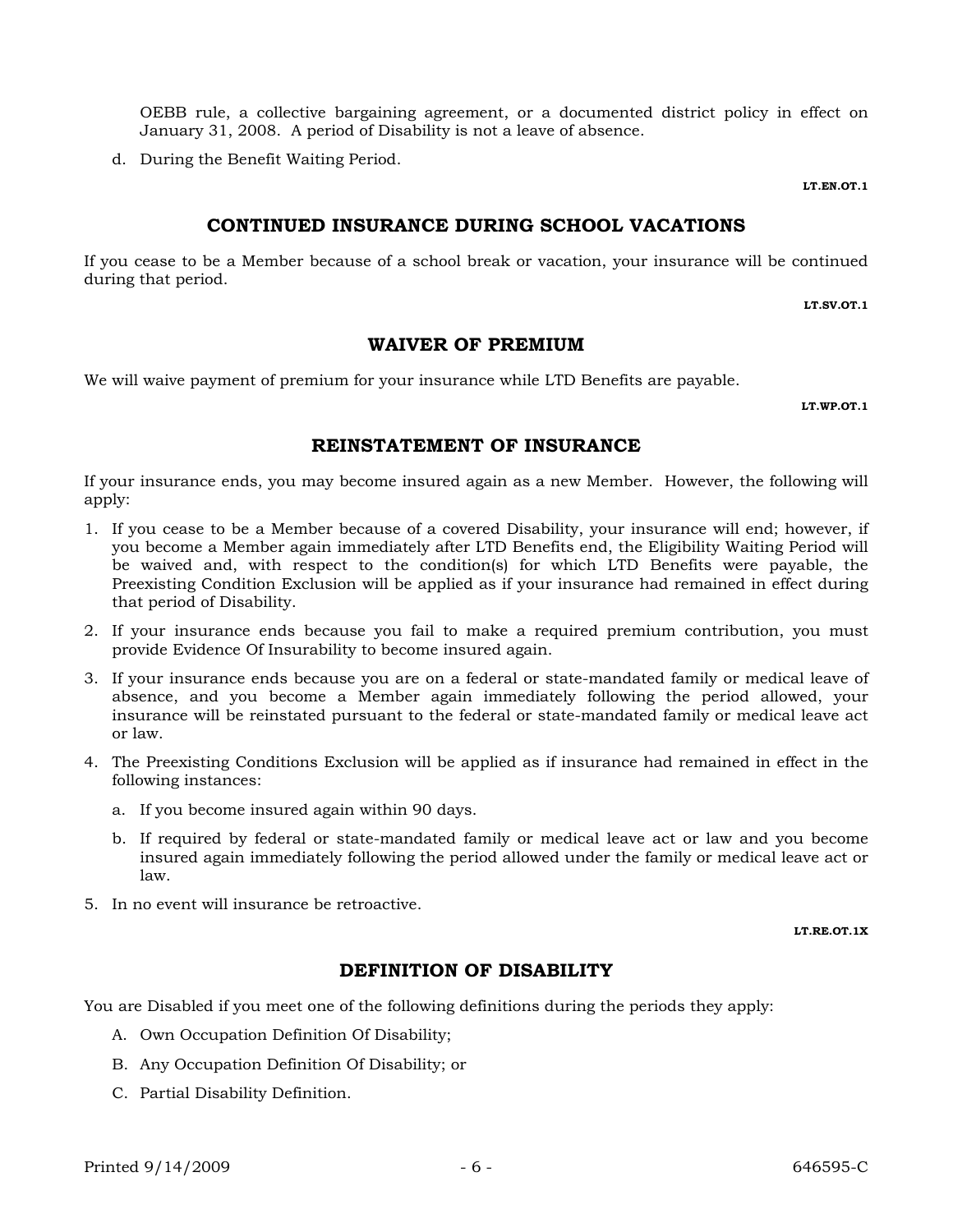A. Own Occupation Definition Of Disability

During the Benefit Waiting Period and the Own Occupation Period you are required to be Disabled only from your Own Occupation.

You are Disabled from your Own Occupation if, as a result of Physical Disease, Injury, Pregnancy or Mental Disorder, you are unable to perform with reasonable continuity the Material Duties of your Own Occupation.

Note: You are not Disabled merely because your right to perform your Own Occupation is restricted, including a restriction or loss of license.

During the Own Occupation Period you may work in another occupation while you meet the Own Occupation Definition Of Disability. However, you will no longer be Disabled when your Work Earnings from another occupation meet or exceed 85% of your Indexed Predisability Earnings. Your Work Earnings may be Deductible Income. See **Return To Work Provisions** and **Deductible Income**.

Own Occupation means any employment, business, trade, profession, calling or vocation that involves Material Duties of the same general character as the usual occupation you are ordinarily performing for your Employer when Disability begins. In determining your Own Occupation, we are not limited to looking at the way you perform your job for your Employer, but we may also look at the way the occupation is generally performed in the national economy. If your Own Occupation involves the rendering of professional services and you are required to have a professional or occupational license in order to work, your Own Occupation is as broad as the scope of your license.

Material Duties means the essential tasks, functions and operations, and the skills, abilities, knowledge, training and experience, generally required by employers from those engaged in a particular occupation that cannot be reasonably modified or omitted. In no event will we consider working an average of more than 40 hours per week to be a Material Duty.

B. Any Occupation Definition Of Disability

During the Any Occupation Period you are required to be Disabled from all occupations.

You are Disabled from all occupations if, as a result of Physical Disease, Injury, Pregnancy or Mental Disorder, you are unable to perform with reasonable continuity the Material Duties of Any Occupation.

Any Occupation means any occupation or employment which you are able to perform, whether due to education, training, or experience, which is available at one or more locations in the national economy and in which you can be expected to earn at least 80% of your Indexed Predisability Earnings within twelve months following your return to work, regardless of whether you are working in that or any other occupation.

Material Duties means the essential tasks, functions and operations, and the skills, abilities, knowledge, training and experience, generally required by employers from those engaged in a particular occupation that cannot be reasonably modified or omitted. In no event will we consider working an average of more than 40 hours per week to be a Material Duty.

C. Partial Disability Definition

During the Benefit Waiting Period and the Own Occupation Period, you are Partially Disabled when you work in your Own Occupation but, as a result of Physical Disease, Injury, Pregnancy or Mental Disorder, you are unable to earn 85% or more of your Indexed Predisability Earnings, in that occupation.

Your Work Earnings may be Deductible Income. See **Return To Work Provisions** and **Deductible Income**.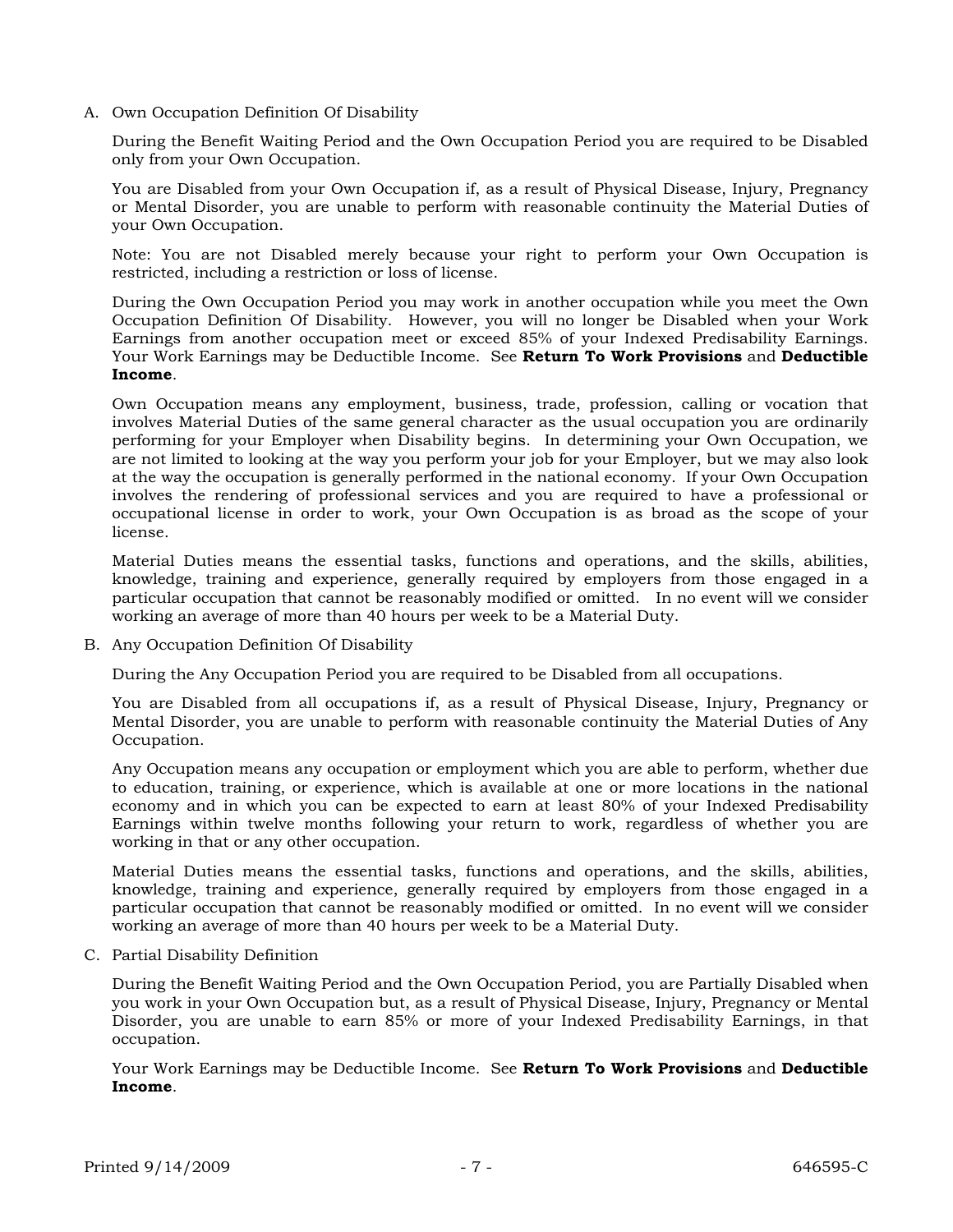Your Own Occupation Period and Any Occupation Period are shown in the **Coverage Features**.

**LT2.DD.37X** 

## **RETURN TO WORK PROVISIONS**

A. Return To Work Incentive

You may serve your Benefit Waiting Period while working if you meet the Own Occupation Definition Of Disability.

You are eligible for the Return To Work Incentive on the first day you work after the Benefit Waiting Period if LTD Benefits are payable on that date. The Return To Work Incentive changes 12 months after that date, as follows:

- 1. During the first 12 months, your Work Earnings will be Deductible Income as determined in a., b. and c:
	- a. Determine the amount of your LTD Benefit as if there were no Deductible Income, and add your Work Earnings to that amount.
	- b. Determine 100% of your Indexed Predisability Earnings.
	- c. If a. is greater than b., the difference will be Deductible Income.
- 2. After those first 12 months, 50% of your Work Earnings will be Deductible Income.
- B. Work Earnings Definition

Work Earnings means your gross monthly earnings from work you perform while Disabled:

- a. In your Own Occupation during the Own Occupation Period; and
- b. In Any Occupation during the Any Occupation Period.

Work Earnings includes earnings from your Employer, any other employer, or self-employment, and any sick pay, vacation pay, annual or personal leave pay or other salary continuation earned or accrued while working.

Earnings from work you perform will be included in Work Earnings when you have the right to receive them. If you are paid in a lump sum or on a basis other than monthly, we will prorate your Work Earnings over the period of time to which they apply. If no period of time is stated, we will use a reasonable one.

In determining your Work Earnings we:

- 1. Will use the financial accounting method you use for income tax purposes, if you use that method on a consistent basis.
- 2. Will not be limited to the taxable income you report to the Internal Revenue Service.
- 3. May ignore expenses under section 179 of the IRC as a deduction from your gross earnings.
- 4. May ignore depreciation as a deduction from your gross earnings.
- 5. May adjust the financial information you give us in order to clearly reflect your Work Earnings.

If we determine that your earnings vary substantially from month to month, we may determine your Work Earnings by averaging your earnings over the most recent three-month period. During the Own Occupation Period you will no longer be Disabled when your average Work Earnings over the last three months exceed 85% of your Indexed Predisability Earnings. During the Any Occupation Period you will no longer be Disabled when your average Work Earnings over the last three months exceed 80% of your Indexed Predisability Earnings.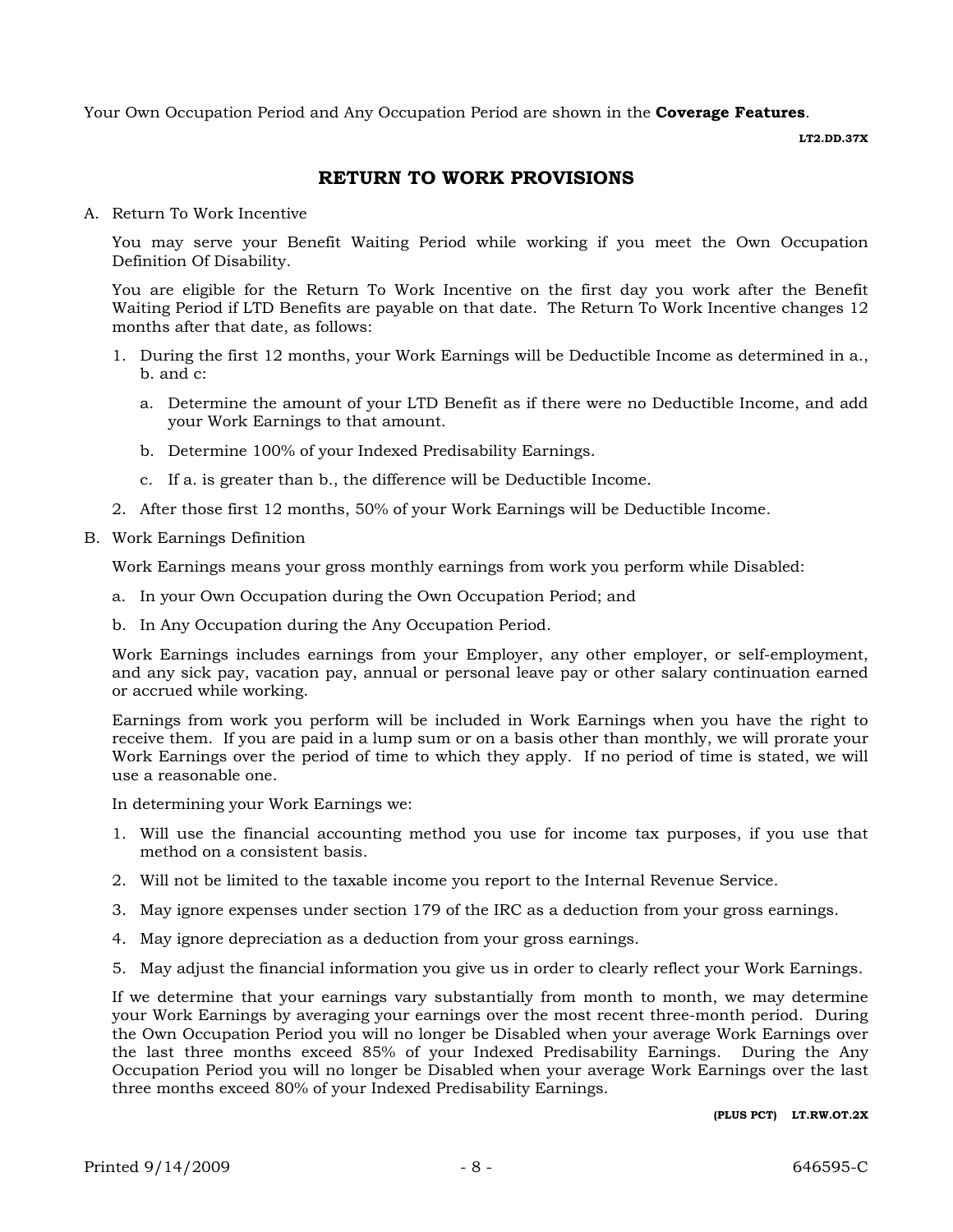#### **REASONABLE ACCOMMODATION EXPENSE BENEFIT**

If you return to work in any occupation for any employer, not including self-employment, as a result of a reasonable accommodation made by such employer, we will pay that employer a Reasonable Accommodation Expense Benefit of up to \$25,000, but not to exceed the expenses incurred.

The Reasonable Accommodation Expense Benefit is payable only if the reasonable accommodation is approved by us in writing prior to its implementation.

**LT.RA.OT.1**

## **REHABILITATION PLAN PROVISION**

While you are Disabled you may qualify to participate in a Rehabilitation Plan. Rehabilitation Plan means a written plan, program or course of vocational training or education that is intended to prepare you to return to work.

To participate in a Rehabilitation Plan you must apply on our forms or in a letter to us. The terms, conditions and objectives of the plan must be accepted by you and approved by us in advance. We have the sole discretion to approve your Rehabilitation Plan.

An approved Rehabilitation Plan may include our payment of some or all of the expenses you incur in connection with the plan, including:

- a. Training and education expenses.
- b. Family care expenses.
- c. Job-related expenses.
- d. Job search expenses.

**LT.RH.OT.1**

#### **TEMPORARY RECOVERY**

You may temporarily recover from your Disability and then become Disabled again from the same cause or causes without having to serve a new Benefit Waiting Period. Temporary Recovery means you cease to be Disabled for no longer than the applicable Allowable Period. See **Definition Of Disability**.

- A. Allowable Periods
	- 1. During the Benefit Waiting Period: a total of 30 days of recovery.
	- 2. During the Maximum Benefit Period: 180 days for each period of recovery.
- B. Effect Of Temporary Recovery

If your Temporary Recovery does not exceed the Allowable Periods, the following will apply.

- 1. The Predisability Earnings used to determine your LTD Benefit will not change.
- 2. The period of Temporary Recovery will not count toward your Benefit Waiting Period, your Maximum Benefit Period or your Own Occupation Period.
- 3. No LTD Benefits will be payable for the period of Temporary Recovery.
- 4. No LTD Benefits will be payable after benefits become payable to you under any other disability insurance plan under which you become insured during your period of Temporary Recovery.
- 5. Except as stated above, the provisions of the Group Policy will be applied as if there had been no interruption of your Disability.

**LT.TR.OT.1**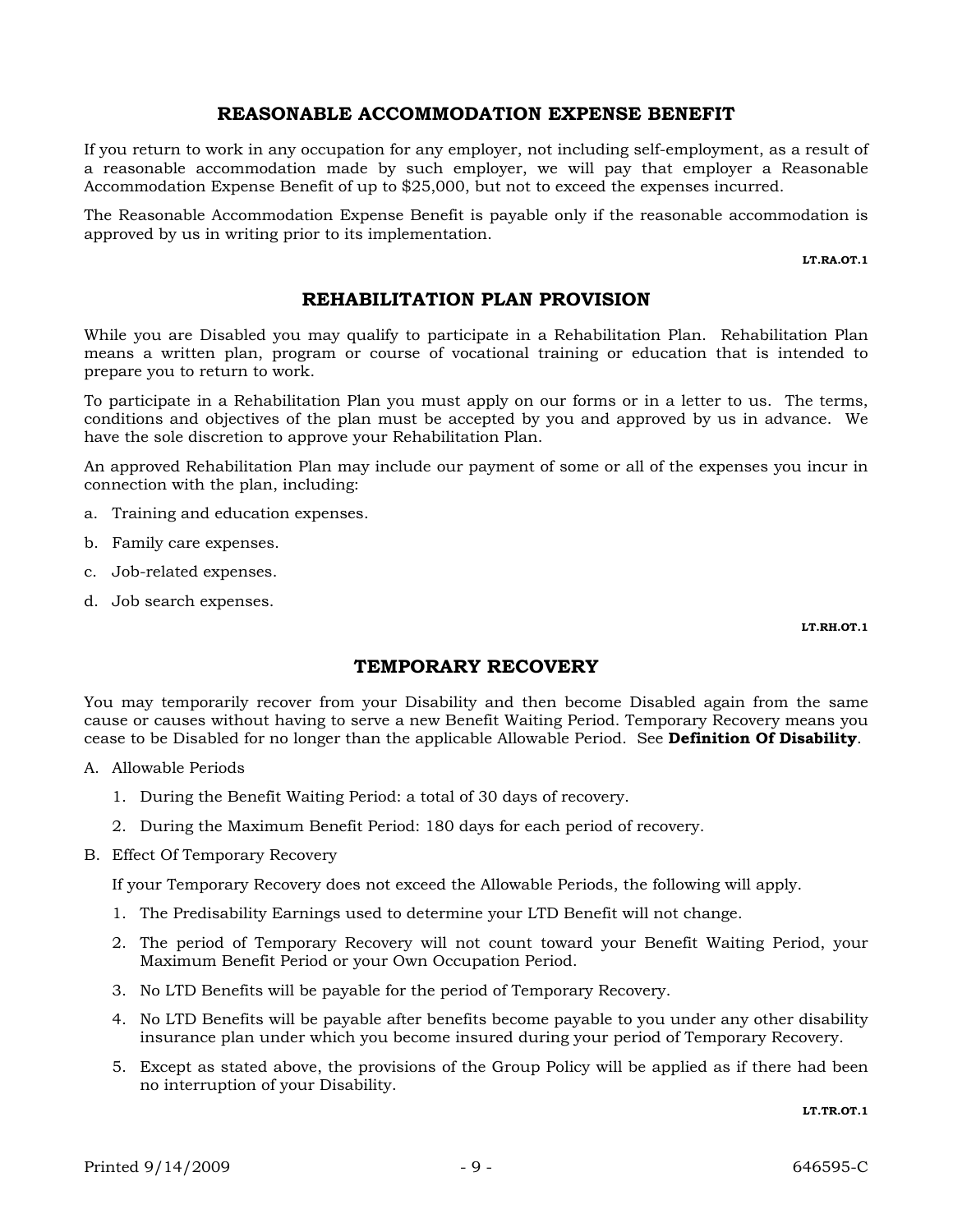### **WHEN LTD BENEFITS END**

Your LTD Benefits end automatically on the earliest of:

- 1. The date you are no longer Disabled.
- 2. The date your Maximum Benefit Period ends.
- 3. The date you die.
- 4. The date benefits become payable under any other LTD plan under which you become insured through employment during a period of Temporary Recovery.
- 5. The date you fail to provide proof of continued Disability and entitlement to LTD Benefits.

**LT.BE.OT.1**

### **PREDISABILITY EARNINGS**

Your Predisability Earnings will be based on your earnings in effect on your last full day of Active Work. Any subsequent change in your earnings after that last full day of Active Work will not affect your Predisability Earnings.

Predisability Earnings means your monthly rate of earnings from your Employer, including:

- 1. Contributions you make through a salary reduction agreement with your Employer to:
	- a. An Internal Revenue Code (IRC) Section  $401(k)$ ,  $403(b)$ ,  $408(k)$ ,  $408(p)$ , or  $457$  deferred compensation arrangement; or
	- b. An executive nonqualified deferred compensation arrangement.
- 2. Shift differential pay.
- 3. Pay for coaching, mentoring and other extra duties you perform on an on-going basis and which is included by your Employer in your salary.
- 4. Amounts contributed to your fringe benefits according to a salary reduction agreement under an IRC Section 125 plan.

Predisability Earnings does not include:

- 1. Bonuses.
- 2. Commissions.
- 3. Overtime pay.
- 4. Stock options or stock bonuses.
- 5. Your Employer's contributions on your behalf to any deferred compensation arrangement or pension plan.
- 6. Any other extra compensation.

If you are paid on an annual contract basis, your monthly rate of earnings is one-twelfth (1/12th) of your annual contract salary.

If you are any other salaried employee and you are paid fewer than 12 months each year, your monthly rate of earnings is your average monthly earnings during the preceding 12 calendar months (or during your period of employment if less than 12 months).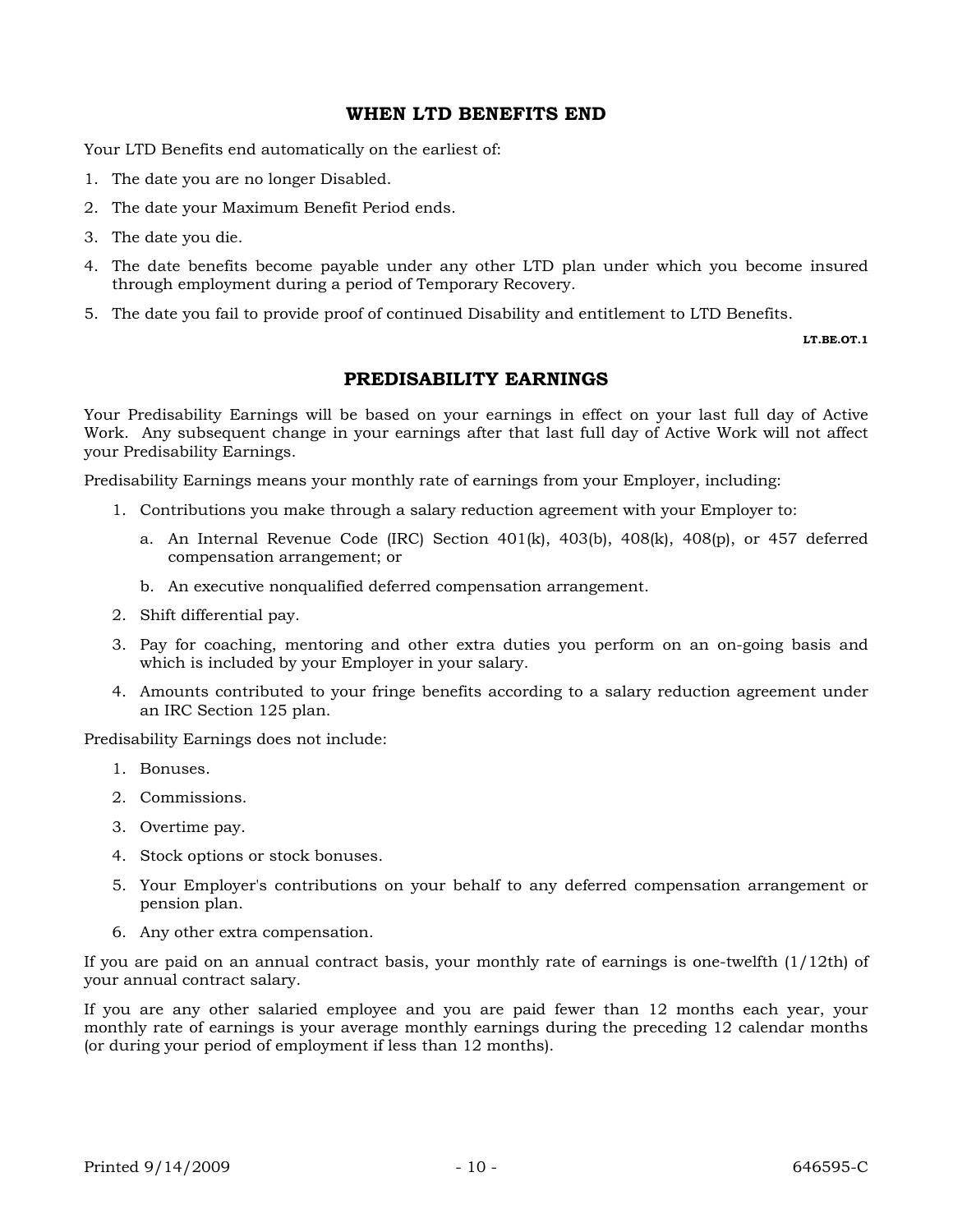If you are paid hourly, your monthly rate of earnings is based on your hourly pay rate multiplied by the average number of hours you worked per month during the preceding 12 calendar months (or during your period of employment if less than 12 months), but not more than 173 hours.

**(NO STOCK) LT.PD.OT.1X**

#### **DEDUCTIBLE INCOME**

Subject to **Exceptions To Deductible Income**, Deductible Income means:

- 1. Sick pay, annual or personal leave pay, Severance Pay, or other salary continuation, including Donated Amounts, (but not vacation pay) paid to you by your Employer, if it exceeds the amount found in a., b., and c.
	- a. Determine the amount of your LTD Benefit as if there were no Deductible Income, and add your sick pay or other salary continuation to that amount.
	- b. Determine 100% of your Indexed Predisability Earnings.
	- c. If a. is greater than b., the difference will be Deductible Income.

Severance Pay means salary continuation paid to you after termination of your employment pursuant to your Employer's formal or informal severance pay plan.

Donated Amounts means sick pay, annual or personal leave pay, or other salary continuation donated to you by other employees through your Employer's formal or informal donation program.

- 2. Your Work Earnings, as described in the **Return To Work Provisions**.
- 3. Any amount you receive or are eligible to receive because of your disability, including amounts for partial or total disability, whether permanent, temporary, or vocational, under any of the following:
	- a. A workers' compensation law;
	- b. The Jones Act;
	- c. Maritime Doctrine of Maintenance, Wages, or Cure;
	- d. Longshoremen's and Harbor Worker's Act; or
	- e. Any similar act or law.
- 4. Any amount you, your Spouse, or your child under age 18 receive or are eligible to receive because of your disability or retirement under:
	- a. The Federal Social Security Act;
	- b. The Canada Pension Plan;
	- c. The Quebec Pension Plan;
	- d. The Railroad Retirement Act; or
	- e. Any similar plan or act.

Full offset: Both the primary benefit (the benefit awarded to you) and dependents benefit are Deductible Income.

Benefits your Spouse or a child receives or are eligible to receive because of your disability are Deductible Income regardless of marital status, custody, or place of residence. The term "child" has the meaning given in the applicable plan or act.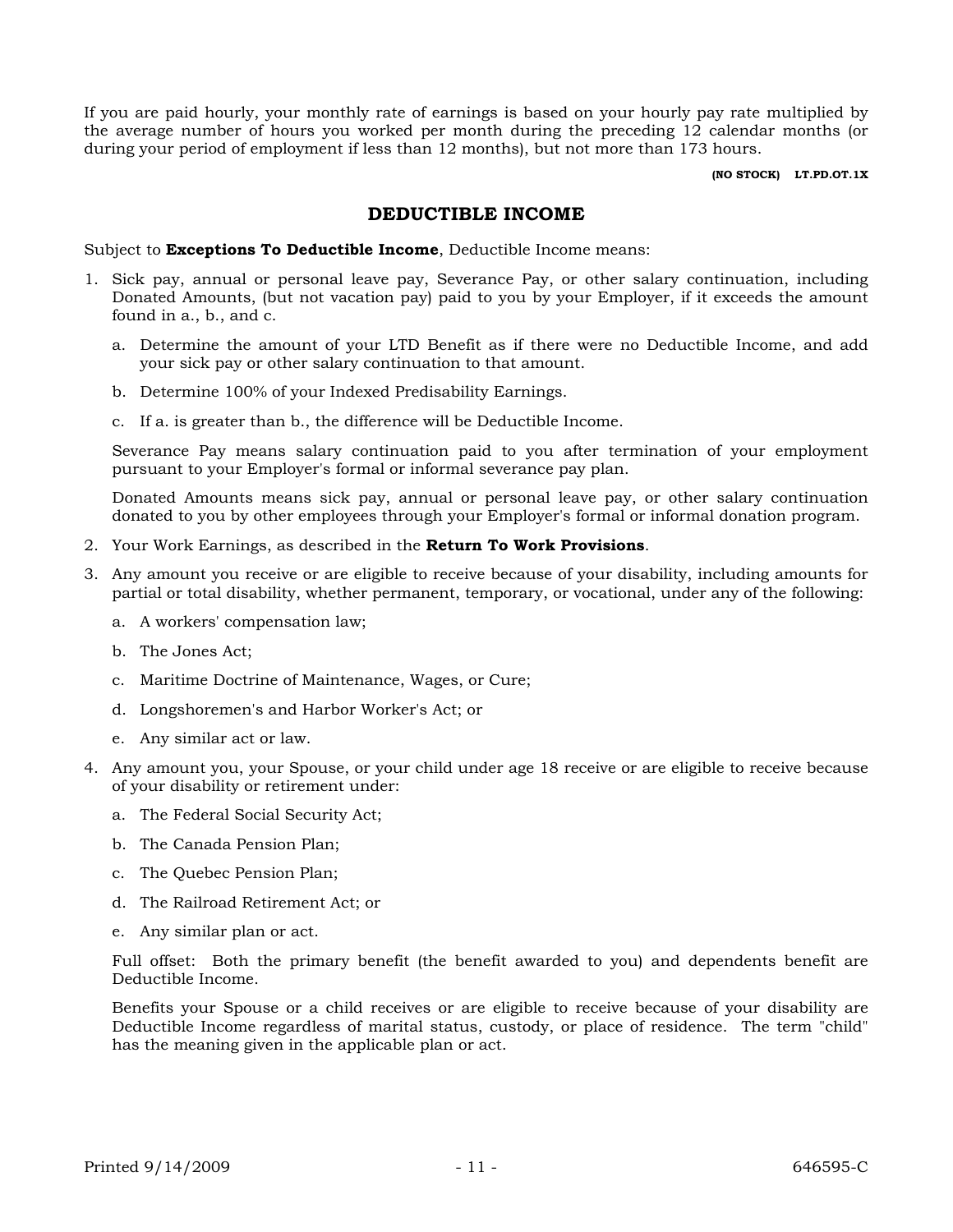- 5. Any amount you receive or are eligible to receive because of your disability under any state disability income benefit law or similar law.
- 6. Any amount you receive or are eligible to receive because of your disability under another group insurance coverage.
- 7. Any disability or retirement benefits you receive or are eligible to receive under your Employer's retirement plan, including a public employee retirement system, a state teacher retirement system, and a plan arranged and maintained by a union or employee association for the benefit of its members. You and your Employer's contributions will be considered as distributed simultaneously throughout your lifetime, regardless of how funds are distributed from the retirement plan.

If any of these plans has two or more payment options, the option which comes closest to providing you a monthly income for life with no survivors benefit will be Deductible Income, even if you choose a different option.

- 8. Any earnings or compensation included in Predisability Earnings which you receive or are eligible to receive while LTD Benefits are payable.
- 9. Any amount you receive or are eligible to receive under any unemployment compensation law or similar act or law.
- 10. Any amount you receive or are eligible to receive from or on behalf of a third party because of your disability, whether by judgement, settlement or other method. If you notify us before filing suit or settling your claim against such third party, the amount used as Deductible Income will be reduced by a pro rata share of your costs of recovery, including reasonable attorney fees.
- 11. Any amount you receive by compromise, settlement, or other method as a result of a claim for any of the above, whether disputed or undisputed.

**(CA DOM\_NO OTHR OFFST\_PUB\_WITH 3RD) LT.DI.OR.1**

# **EXCEPTIONS TO DEDUCTIBLE INCOME**

Deductible Income does not include:

- 1. Any cost of living increase in any Deductible Income other than Work Earnings, if the increase becomes effective while you are Disabled and while you are eligible for the Deductible Income.
- 2. Reimbursement for hospital, medical, or surgical expense.
- 3. Reasonable attorneys fees incurred in connection with a claim for Deductible Income.
- 4. Benefits from any individual disability insurance policy.
- 5. Early retirement benefits under the Federal Social Security Act which are not actually received.
- 6. Group credit or mortgage disability insurance benefits.
- 7. Accelerated death benefits paid under a life insurance policy.
- 8. Benefits from the following:
	- a. Profit sharing plan.
	- b. Thrift or savings plan.
	- c. Deferred compensation plan.
	- d. Plan under IRC Section 401(k), 408(k), 408(p), or 457.
	- e. Individual Retirement Account (IRA).
	- f. Tax Sheltered Annuity (TSA) under IRC Section 403(b).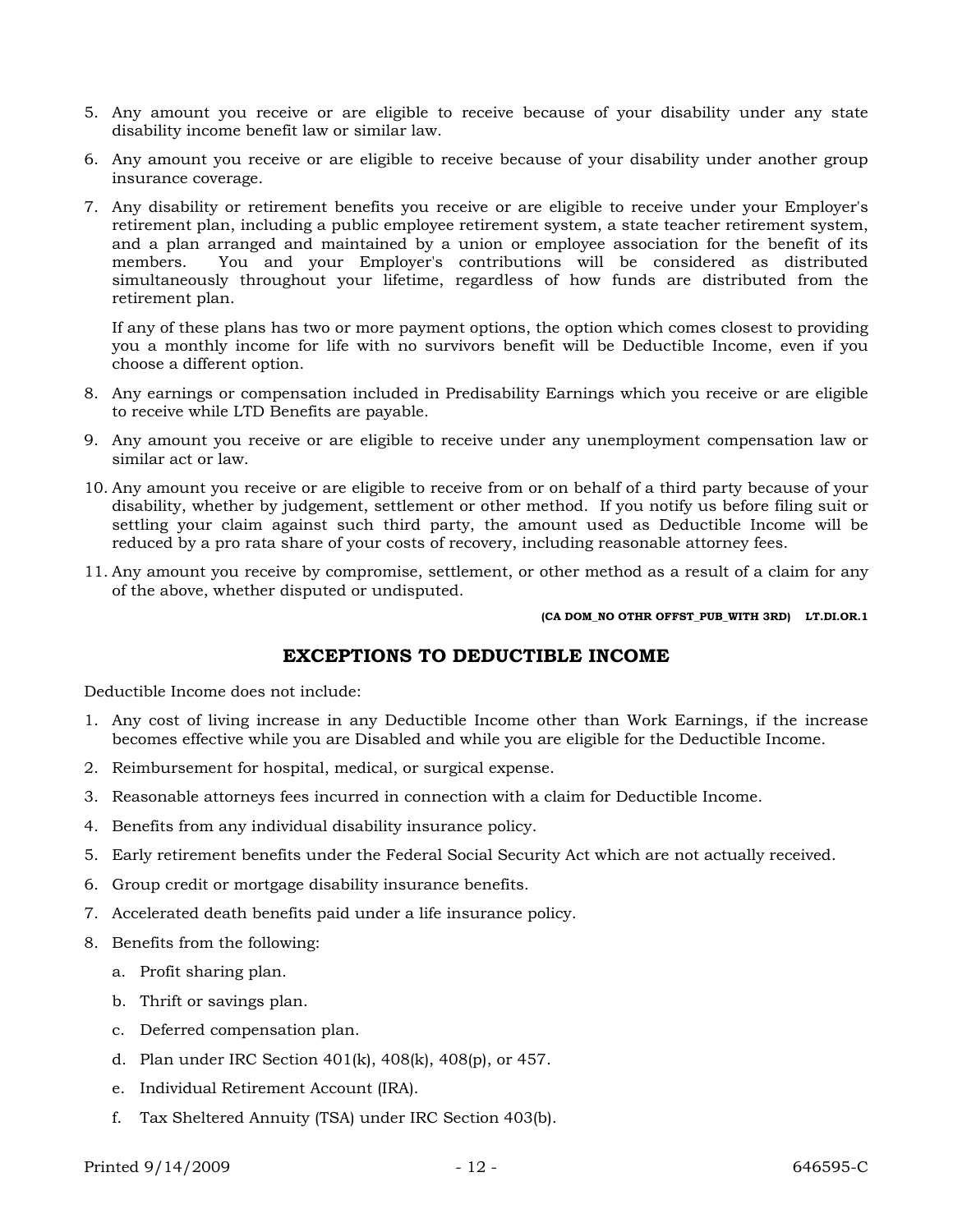- g. Stock ownership plan.
- h. Keogh (HR-10) plan.

## **RULES FOR DEDUCTIBLE INCOME**

A. Monthly Equivalents

Each month we will determine your LTD Benefit using the Deductible Income for the same monthly period, even if you actually receive the Deductible Income in another month.

If you are paid Deductible Income in a lump sum or by a method other than monthly, we will determine your LTD Benefit using a prorated amount. We will use the period of time to which the Deductible Income applies. If no period of time is stated, we will use a reasonable one.

B. Your Duty To Pursue Deductible Income

You must pursue Deductible Income for which you may be eligible. We may ask for written documentation of your pursuit of Deductible Income. You must provide it within 60 days after we mail you our request. Otherwise, we may reduce your LTD Benefits by the amount we estimate you would be eligible to receive upon proper pursuit of the Deductible Income.

C. Pending Deductible Income

We will not deduct pending Deductible Income until it becomes payable. You must notify us of the amount of the Deductible Income when it is approved. You must repay us for the resulting overpayment of your claim.

D. Overpayment Of Claim

We will notify you of the amount of any overpayment of your claim under any group disability insurance policy issued by us. You must immediately repay us. You will not receive any LTD Benefits until we have been repaid in full. In the meantime, any LTD Benefits paid, including the Minimum LTD Benefit, will be applied to reduce the amount of the overpayment. We may charge you interest at the legal rate for any overpayment which is not repaid within 30 days after we first mail you notice of the amount of the overpayment.

**LT.RU.OT.1**

#### **SUBROGATION**

If LTD Benefits are paid or payable to you under the Group Policy as the result of any act or omission of a third party, we will be subrogated to all rights of recovery you may have in respect to such act or omission. You must execute and deliver to us such instruments and papers as may be required and do whatever else is needed to secure such rights. You must avoid doing anything that would prejudice our rights of subrogation.

If you notify us before filing suit or settling your claim against such third party, the amount to which we are subrogated will be reduced by a pro rata share of your costs of recovery, including reasonable attorney fees. If suit or action is filed, we may record a notice of payments of LTD Benefits, and such notice shall constitute a lien on any judgement recovered.

If you or your legal representative fail to bring suit or action promptly against such third party, we may institute such suit or action in our name or in your name. We are entitled to retain from any judgement recovered the amount of LTD Benefits paid or to be paid to you or on your behalf, together with our costs of recovery, including attorney fees. The remainder of such recovery, if any, shall be paid to you or as the court may direct.

**LT.SG.OT.1**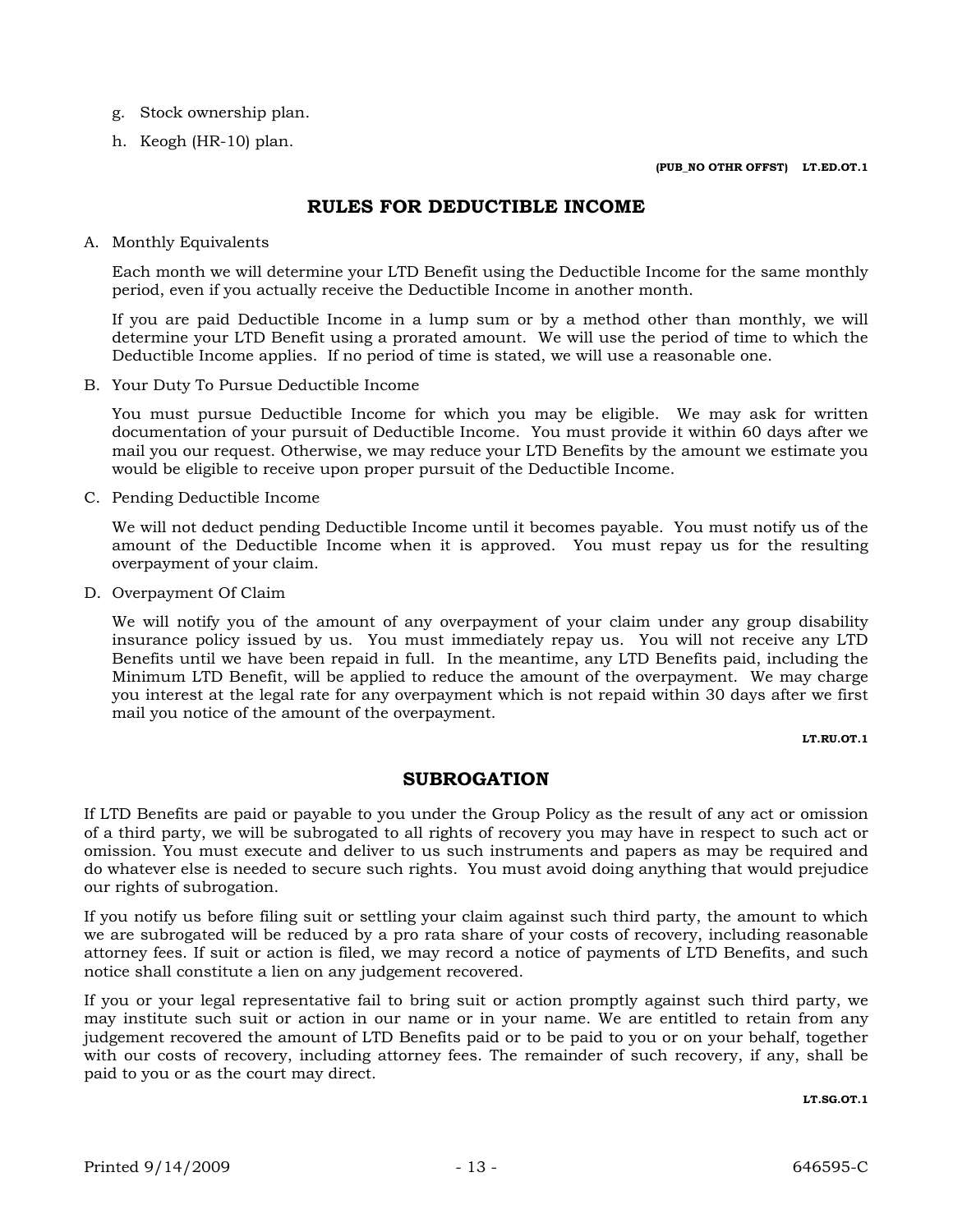#### **SURVIVORS BENEFIT**

If you die while LTD Benefits are payable, and on the date you die you have been continuously Disabled for at least 180 days, we will pay a Survivors Benefit according to 1 through 4 below.

- 1. The Survivors Benefit is a lump sum equal to 3 times your LTD Benefit without reduction by Deductible Income.
- 2. The Survivors Benefit will first be applied to reduce any overpayment of your claim.
- 3. The Survivors Benefit will be paid at our option to any one or more of the following:
	- a. Your surviving Spouse;
	- b. Your surviving unmarried children, including adopted children, under age 25;
	- c. Your surviving Spouse's unmarried children, including adopted children, under age 25; or
	- d. Any person providing the care and support of any person listed in a., b., or c. above.
- 4. No Survivors Benefit will be paid if you are not survived by any person listed in a., b., or c. above.

**(MULTPL\_DOM) LT.SB.OT.1**

## **CONVERSION OF INSURANCE**

#### Conversion Of Insurance Benefit

When your insurance ends, you may buy LTD conversion insurance if you meet 1 through 5 below.

- 1. Your insurance ends for a reason other than:
	- a. Termination or amendment of the Group Policy;
	- b. Your failure to make a required premium contribution; or
	- c. Your retirement.
- 2. You were continuously insured under your Employer's long term disability insurance plan for at least one year as of the date your insurance ended.
- 3. You are not Disabled on the date your insurance ends.
- 4. You are a citizen or resident of the United States or Canada.
- 5. You must apply in writing and pay the first premium to us within 31 days after your insurance ends.

The maximum LTD conversion insurance benefit you may select is the smallest of:

- 1. \$4,000 (however, if you provide satisfactory Evidence Of Insurability, this upper limit is \$8,000);
- 2. 60% of your insured Predisability Earnings on the date your insurance ended; and
- 3. The LTD Benefit payable if you had become Disabled on the day before your insurance ended and you had no Deductible Income.

The maximum LTD conversion insurance benefit is reduced by deductible income. The certificate we will issue to you when your LTD conversion insurance becomes effective will contain other provisions which will also differ from the Group Policy.

**LT.CV.OT.2**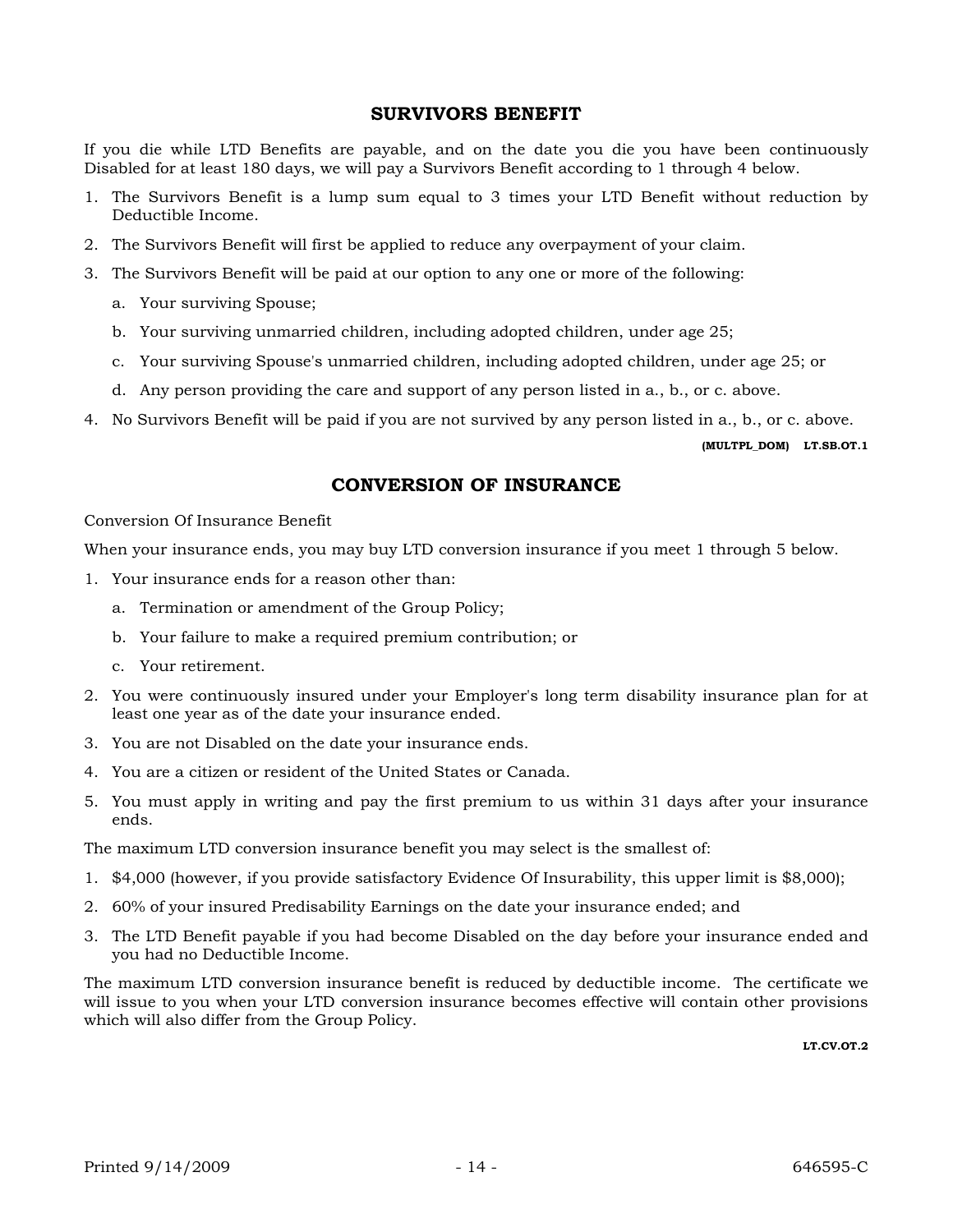#### **BENEFITS AFTER INSURANCE ENDS OR IS CHANGED**

During each period of continuous Disability, we will pay LTD Benefits according to the terms of the Group Policy in effect on the date you become Disabled. Your right to receive LTD Benefits will not be affected by:

- 1. Any amendment to the Group Policy that is effective after you become Disabled.
- 2. Termination of the Group Policy after you become Disabled.

**LT.BA.OT.1**

## **EFFECT OF NEW DISABILITY**

If a period of Disability is extended by a new cause while LTD Benefits are payable, LTD Benefits will continue while you remain Disabled. However, 1 and 2 apply.

- 1. LTD Benefits will not continue beyond the end of the original Maximum Benefit Period.
- 2. The **Disabilities Excluded From Coverage, Disabilities Subject To Limited Pay Periods,** and **Limitations** sections will apply to the new cause of Disability.

**LT.ND.OT.1**

## **DISABILITIES EXCLUDED FROM COVERAGE**

A. War

You are not covered for a Disability caused or contributed to by War or any act of War. War means declared or undeclared war, whether civil or international, and any substantial armed conflict between organized forces of a military nature.

B. Intentionally Self-Inflicted Injury

You are not covered for a Disability caused or contributed to by an intentionally self-inflicted Injury, while sane or insane.

#### C. Preexisting Condition

1. Definition

Preexisting Condition means a mental or physical condition whether or not diagnosed or misdiagnosed:

- a. For which you have done any of the following:
	- i. Consulted a physician or other licensed medical professional;
	- ii. Received medical treatment, services or advice;
	- iii. Undergone diagnostic procedures, including self-administered procedures;
	- iv. Taken prescribed drugs or medications;
- b. Which, as a result of any medical examination, including routine examination, was discovered or suspected;

at any time during the 90-day period just before your insurance becomes effective.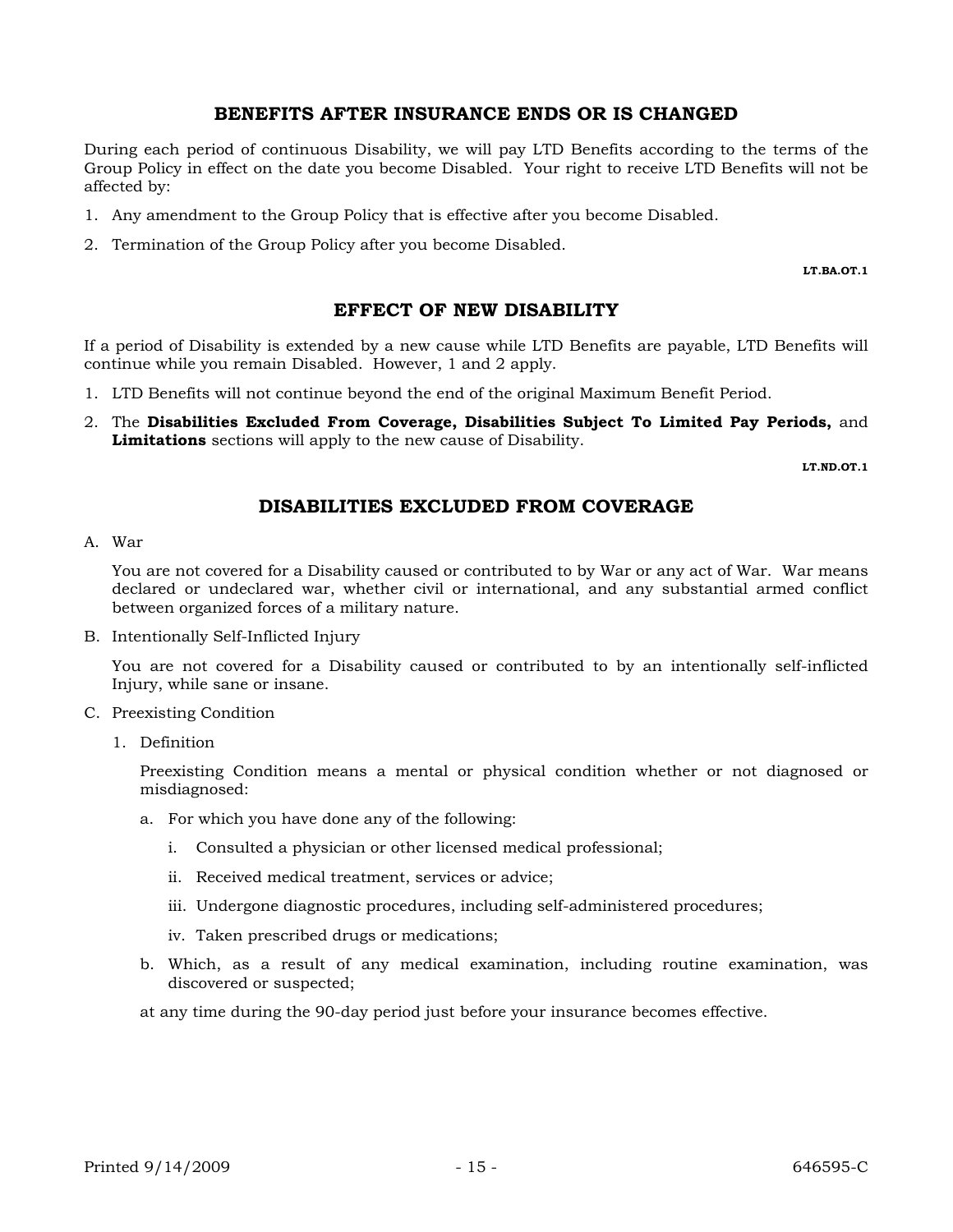2. Exclusion

You are not covered for a Disability caused or contributed to by a Preexisting Condition or medical or surgical treatment of a Preexisting Condition unless, on the date you become Disabled, you:

- a. Have been continuously insured under the Group Policy for 12 months; and
- b. Have been Actively At Work for at least one full day after the end of that 12 months.
- D. Violent Or Criminal Conduct

You are not covered for a Disability caused or contributed to by your committing or attempting to commit an assault or felony, or actively participating in a violent disorder or riot. Actively participating does not include being at the scene of a violent disorder or riot while performing your official duties.

 **LT.XD.OT.1X**

## **DISABILITIES SUBJECT TO LIMITED PAY PERIODS**

A. Mental Disorders and Substance Abuse

Payment of LTD Benefits is limited to 24 months for each period of continuous Disability caused or contributed to by any one or more of the following, or medical or surgical treatment of one or more of the following:

- 1. Mental Disorders; or
- 2. Substance Abuse.

However, if you are confined in a Hospital solely because of a Mental Disorder at the end of the 24 months, this limitation will not apply while you are continuously confined.

Mental Disorder means any mental, emotional, behavioral, psychological, personality, cognitive, mood or stress-related abnormality, disorder, disturbance, dysfunction or syndrome, regardless of cause (including any biological or biochemical disorder or imbalance of the brain) or the presence of physical symptoms. Mental Disorder includes, but is not limited to, bipolar affective disorder, organic brain syndrome, schizophrenia, psychotic illness, manic depressive illness, depression and depressive disorders, anxiety and anxiety disorders.

Substance Abuse means being under the influence of intoxicating liquor as defined by the laws of Oregon, alcoholism, use of any drug including hallucinogens unless prescribed by and used in accordance with the directions of a Physician, or drug addiction.

Hospital means a legally operated hospital providing full-time medical care and treatment under the direction of a full-time staff of licensed physicians. Rest homes, nursing homes, convalescent homes, homes for the aged, and facilities primarily affording custodial, educational, or rehabilitative care are not Hospitals.

- B. Rules For Disabilities Subject To Limited Pay Periods
	- 1. If you are Disabled as a result of a Mental Disorder or any Physical Disease or Injury for which payment of LTD Benefits is subject to a limited pay period, and at the same time are Disabled as a result of a Physical Disease, Injury, or Pregnancy that is not subject to such limitation, LTD Benefits will be payable first for conditions that are subject to the limitation.
	- 2. No LTD Benefits will be payable after the end of the limited pay period, unless on that date you continue to be Disabled as a result of a Physical Disease, Injury, or Pregnancy for which payment of LTD Benefits is not limited.

**LT.LP.OR.1X**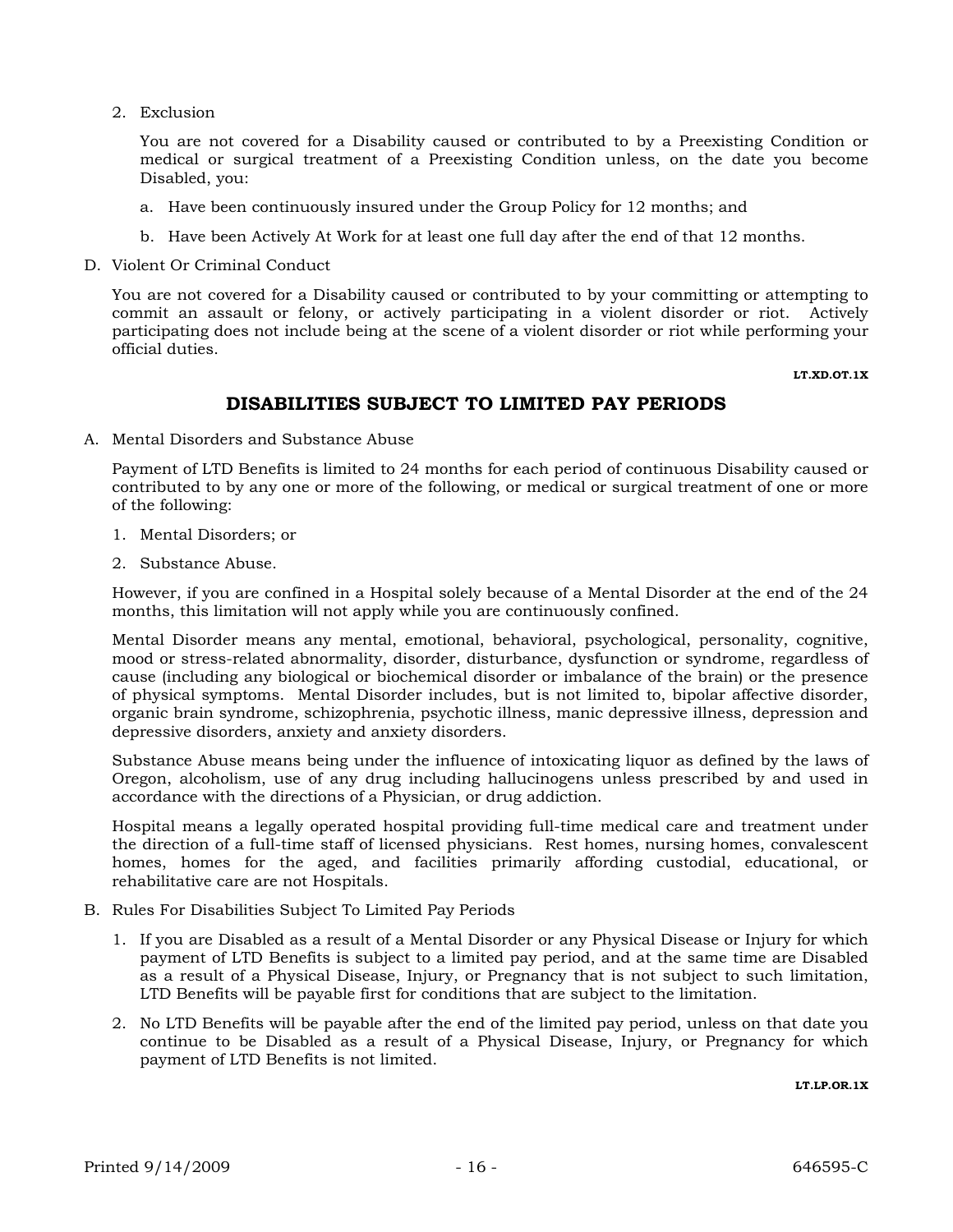## **LIMITATIONS**

#### A. Care Of A Physician

You must be under the ongoing care of a Physician in the appropriate specialty as determined by us during the Benefit Waiting Period. No LTD Benefits will be paid for any period of Disability when you are not under the ongoing care of a Physician in the appropriate specialty as determined by us.

B. Rehabilitation Program

No LTD Benefits will be paid for any period of Disability when you are not participating in good faith in a plan, program or course of medical treatment or vocational training or education approved by us and by your physician, unless your Disability prevents you from participating.

Your failure to participate in the approved program will result in termination of your benefits.

C. Foreign Residency

Payment of LTD Benefits is limited to 12 months for each period of continuous Disability while you reside outside of the United States or Canada.

D. Imprisonment

No LTD Benefits will be paid for any period of Disability when you are confined for any reason in a penal or correctional institution.

**LT.LM.OR.1X**

## **CLAIMS**

A. Filing A Claim

Claims should be filed on our forms. If we do not provide our forms within 15 days after they are requested, you may submit your claim in a letter to us. The letter should include the date disability began, and the cause and nature of the disability.

B. Time Limits On Filing Proof Of Loss

You must give us Proof Of Loss within 90 days after the end of the Benefit Waiting Period. If you cannot do so, you must give it to us as soon as reasonably possible, but not later than one year after that 90-day period. If Proof Of Loss is filed outside these time limits, your claim will be denied. These limits will not apply while you lack legal capacity.

C. Proof Of Loss

Proof Of Loss means written proof that you are Disabled and entitled to LTD Benefits. Proof Of Loss must be provided at your expense.

For claims of Disability due to conditions other than Mental Disorders, we may require proof of physical impairment that results from anatomical or physiological abnormalities which are demonstrable by medically acceptable clinical and laboratory diagnostic techniques.

D. Documentation

Completed claims statements, a signed authorization for us to obtain information, and any other items we may reasonably require in support of a claim must be submitted at your expense. If the required documentation is not provided within 45 days after we mail our request, your claim may be denied.

E. Investigation Of Claim

We may investigate your claim at any time.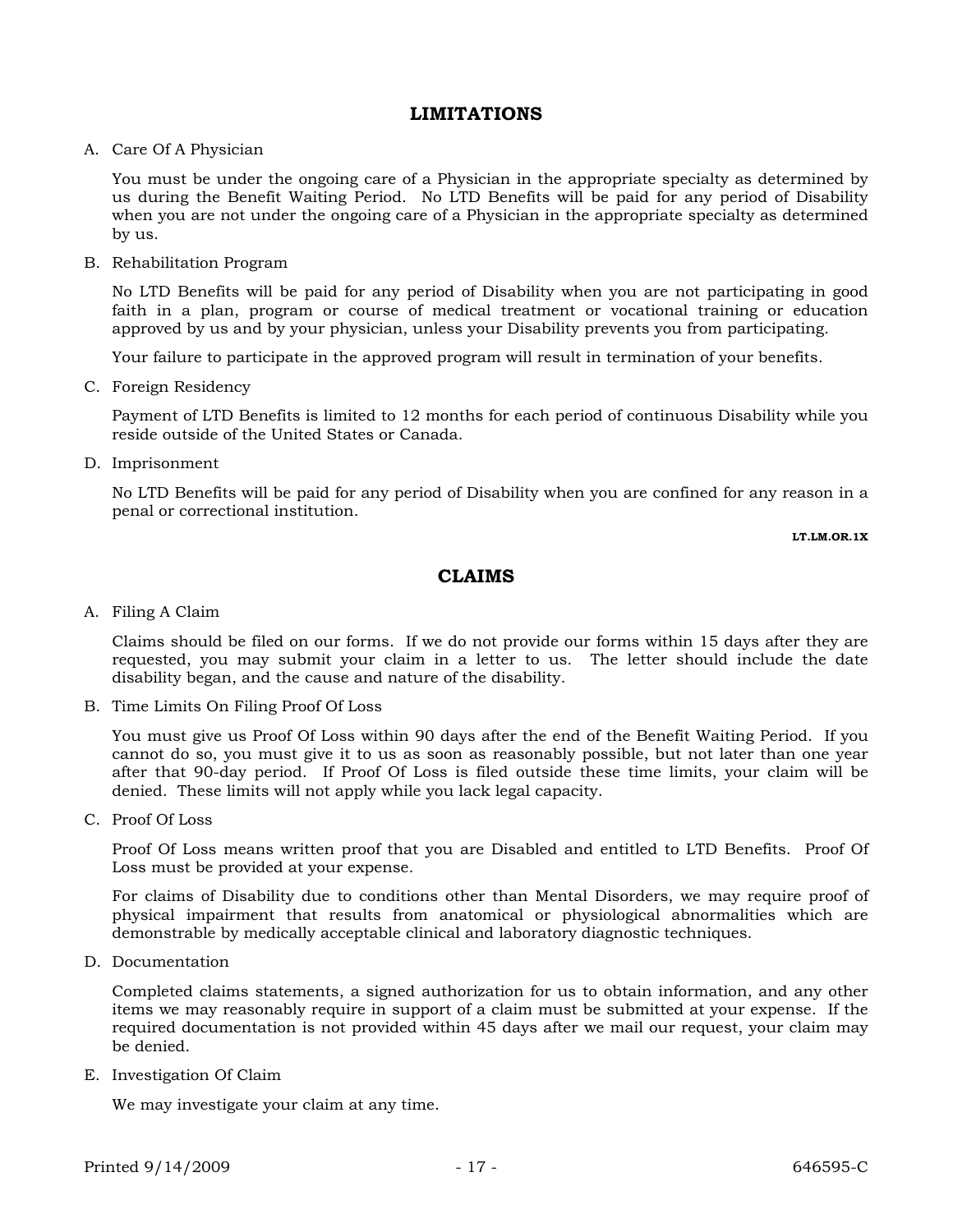At our expense, we may have you examined at reasonable intervals by specialists of our choice. We may deny or suspend LTD Benefits if you fail to attend an examination or cooperate with the examiner.

F. Time Of Payment

We will pay LTD Benefits within 30 days after you satisfy Proof Of Loss.

LTD Benefits will be paid to you at the end of each month you qualify for them. LTD Benefits remaining unpaid at your death will be paid to the person(s) receiving the Survivors Benefit. If no Survivors Benefit is paid, the unpaid LTD Benefits will be paid to your estate.

G. Notice Of Decision On Claim

We will evaluate your claim promptly after you file it, and within 30 days after receipt of your claim we will send written notification we have received it. Within 45 days after we receive your claim we will send you: (a) a written decision on your claim; or (b) a notice that we are extending the period to decide your claim for 30 days. We will render a written decision or request an extension no later than 30 days after our receipt of Proof Of Loss. Before the end of this extension period we will send you: (a) a written decision on your claim; or (b) a notice that we are extending the period to decide your claim for an additional 30 days. If an extension is due to your failure to provide information necessary to decide the claim, the extended time period for deciding your claim will not begin until you provide the information or otherwise respond.

If we extend the period to decide your claim, we will notify you of the following: (a) the reasons for the extension; (b) when we expect to decide your claim; (c) an explanation of the standards on which entitlement to benefits is based; (d) the unresolved issues preventing a decision; and (e) any additional information we need to resolve those issues.

If we request additional information, you will have 45 days to provide the information. If you do not provide the requested information within 45 days, we may decide your claim based on the information we have received.

If we deny any part of your claim, you will receive a written notice of denial containing:

- a. The reasons for our decision.
- b. Reference to the parts of the Group Policy on which our decision is based.
- c. A description of any additional information needed to support your claim.
- d. Information concerning your right to a review of our decision.
- H. Review Procedure

If all or part of a claim is denied, you may request a review. You must request a review in writing within 180 days after receiving notice of the denial.

You may send us written comments or other items to support your claim. You may review and receive copies of any non-privileged information that is relevant to your request for review. There will be no charge for such copies. You may request the names of medical or vocational experts who provided advice to us about your claim.

The person conducting the review will be someone other than the person who denied the claim and will not be subordinate to that person. The person conducting the review will not give deference to the initial denial decision. If the denial was based on a medical judgement, the person conducting the review will consult with a qualified health care professional. This health care professional will be someone other than the person who made the original medical judgement and will not be subordinate to that person. Our review will include any written comments or other items you submit to support your claim.

We will review your claim promptly after we receive your request. Within 45 days after we receive your request for review we will send you: (a) a written decision on review; or (b) a notice that we are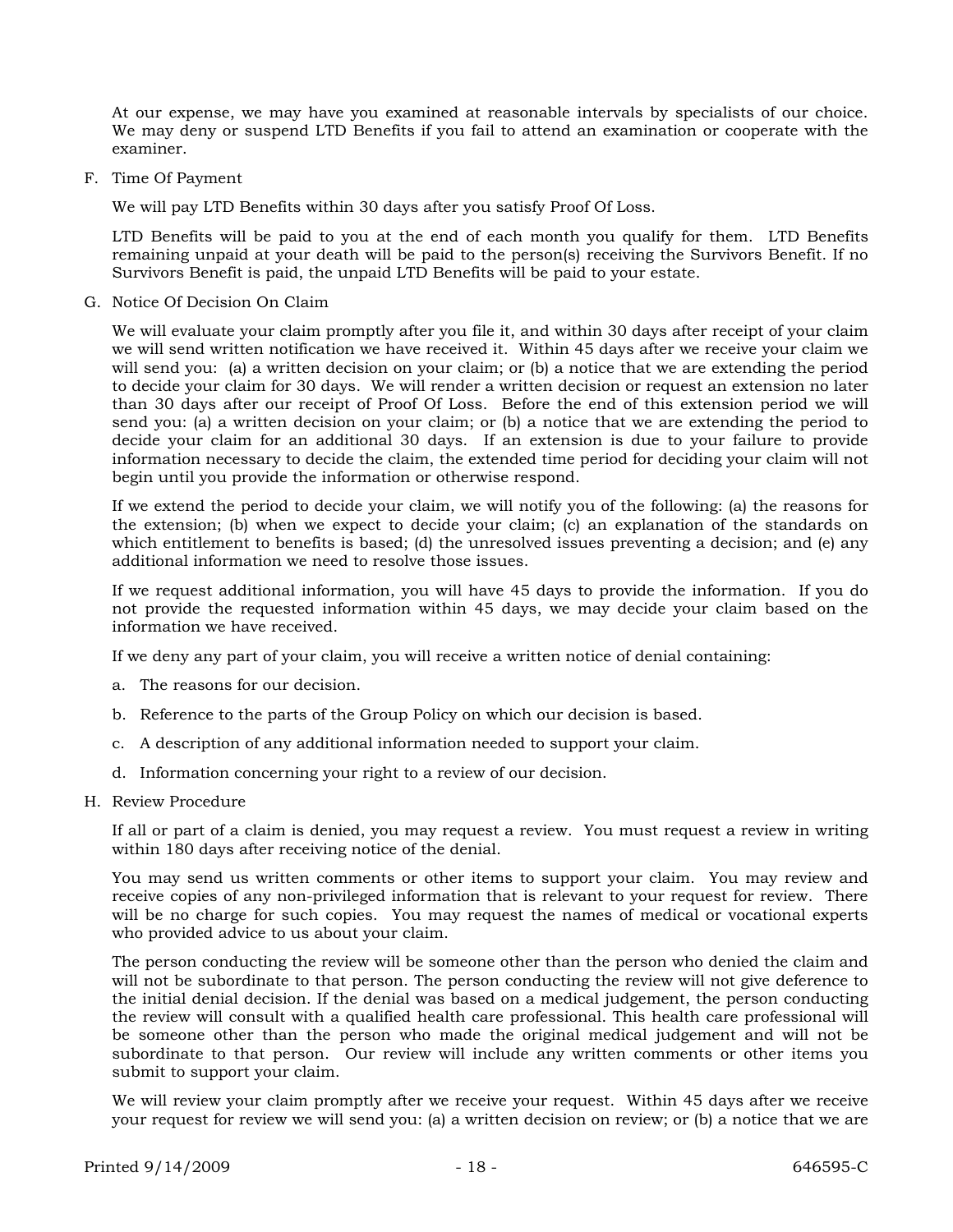extending the review period for 45 days. If the extension is due to your failure to provide information necessary to decide the claim on review, the extended time period for review of your claim will not begin until you provide the information or otherwise respond.

If we extend the review period, we will notify you of the following: (a) the reasons for the extension; (b) when we expect to decide your claim on review; and (c) any additional information we need to decide your claim.

If we request additional information, you will have 45 days to provide the information. If you do not provide the requested information within 45 days, we may conclude our review of your claim based on the information we have received.

If we deny any part of your claim on review, you will receive a written notice of denial containing:

- a. The reasons for our decision.
- b. Reference to the parts of the Group Policy on which our decision is based.
- c. Information concerning your right to receive, free of charge, copies of non-privileged documents and records relevant to your claim.

I. Assignment

The rights and benefits under the Group Policy are not assignable.

**(REV PUB WRDG) LT.CL.OR.2**

## **TIME LIMITS ON LEGAL ACTIONS**

No action at law or in equity may be brought until 60 days after you have given us Proof Of Loss. No such action may be brought more than three years after the earlier of:

- 1. The date we receive Proof Of Loss; and
- 2. The time within which Proof Of Loss is required to be given.

**LT.TL.OT.1**

## **INCONTESTABILITY PROVISIONS**

A. Incontestability Of Insurance

Any statement made to obtain insurance or to increase insurance is a representation and not a warranty.

No misrepresentation will be used to reduce or deny a claim or contest the validity of insurance unless:

- 1. The insurance would not have been approved if we had known the truth; and
- 2. We have given you or any other person claiming benefits a copy of the signed written instrument which contains the misrepresentation.

After insurance has been in effect for two years during the lifetime of the insured, we will not use a misrepresentation to reduce or deny the claim, unless it was a fraudulent misrepresentation.

B. Incontestability Of The Group Policy

Any statement made by the Policyholder or Employer to obtain the Group Policy is a representation and not a warranty.

No misrepresentation by the Policyholder or your Employer will be used to deny a claim or to deny the validity of the Group Policy unless: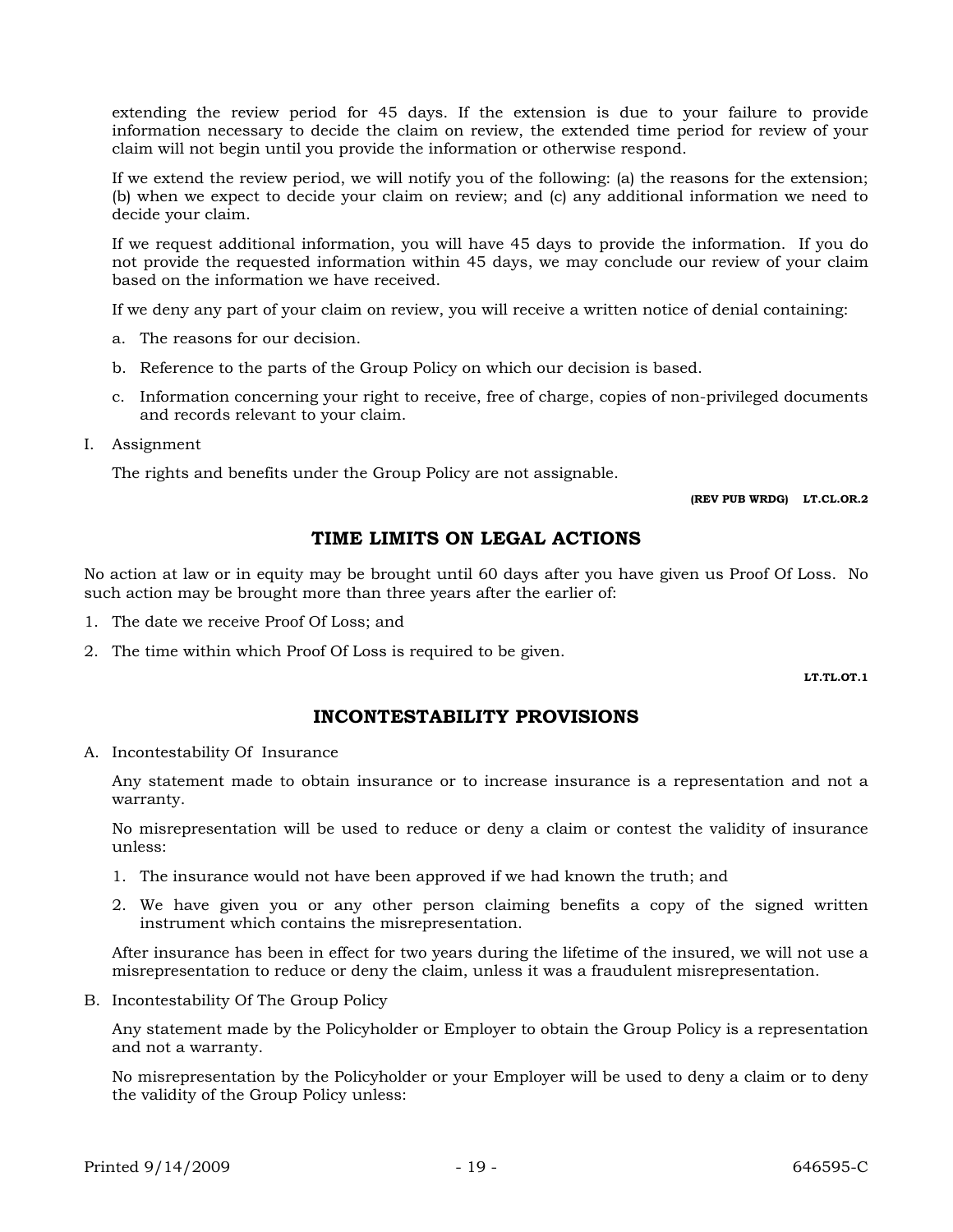- 1. The Group Policy would not have been issued if we had known the truth; and
- 2. We have given the Policyholder or Employer a copy of a written instrument signed by the Policyholder or Employer which contains the misrepresentation.

The validity of the Group Policy will not be contested after it has been in force for two years, except for nonpayment of premiums or fraudulent misrepresentations.

**LT.IN.OT.1**

## **CLERICAL ERROR, AGENCY, AND MISSTATEMENT**

A. Clerical Error

Clerical error by the Policyholder, your Employer, or their respective employees or representatives will not:

- 1. Cause a person to become insured.
- 2. Invalidate insurance under the Group Policy otherwise validly in force.
- 3. Continue insurance under the Group Policy otherwise validly terminated.
- B. Agency

The Policyholder and your Employer act on their own behalf as your agent, and not as our agent. The Policyholder and your Employer have no authority to alter, expand or extend our liability or to waive, modify or compromise any defense or right we may have under the Group Policy.

C. Misstatement Of Age

If a person's age has been misstated, we will make an equitable adjustment of premiums, benefits, or both. The adjustment will be based on:

- 1. The amount of insurance based on the correct age; and
- 2. The difference between the premiums paid and the premiums which would have been paid if the age had been correctly stated.

**LT.CE.OT.1**

## **TERMINATION OR AMENDMENT OF THE GROUP POLICY**

The Group Policy may be terminated by us or the Policyholder according to its terms. It will terminate automatically for nonpayment of premium. The Policyholder may terminate the Group Policy in whole, and may terminate insurance for any class or group of Members, at any time by giving us written notice.

Benefits under the Group Policy are limited to its terms, including any valid amendment. No change or amendment will be valid unless it is approved in writing by one of our executive officers and given to the Policyholder for attachment to the Group Policy. If the terms of the certificate differ from the Group Policy, the terms stated in the Group Policy will govern. The Policyholder, your Employer, and their respective employees or representatives have no right or authority to change or amend the Group Policy or to waive any of its terms or provisions without our signed written approval.

We may change the Group Policy in whole or in part when any change or clarification in law or governmental regulation affects our obligations under the Group Policy, or with the Policyholder's consent.

Any such change or amendment of the Group Policy may apply to current or future Members or to any separate classes or groups of Members.

**LT.TA.OT.1**